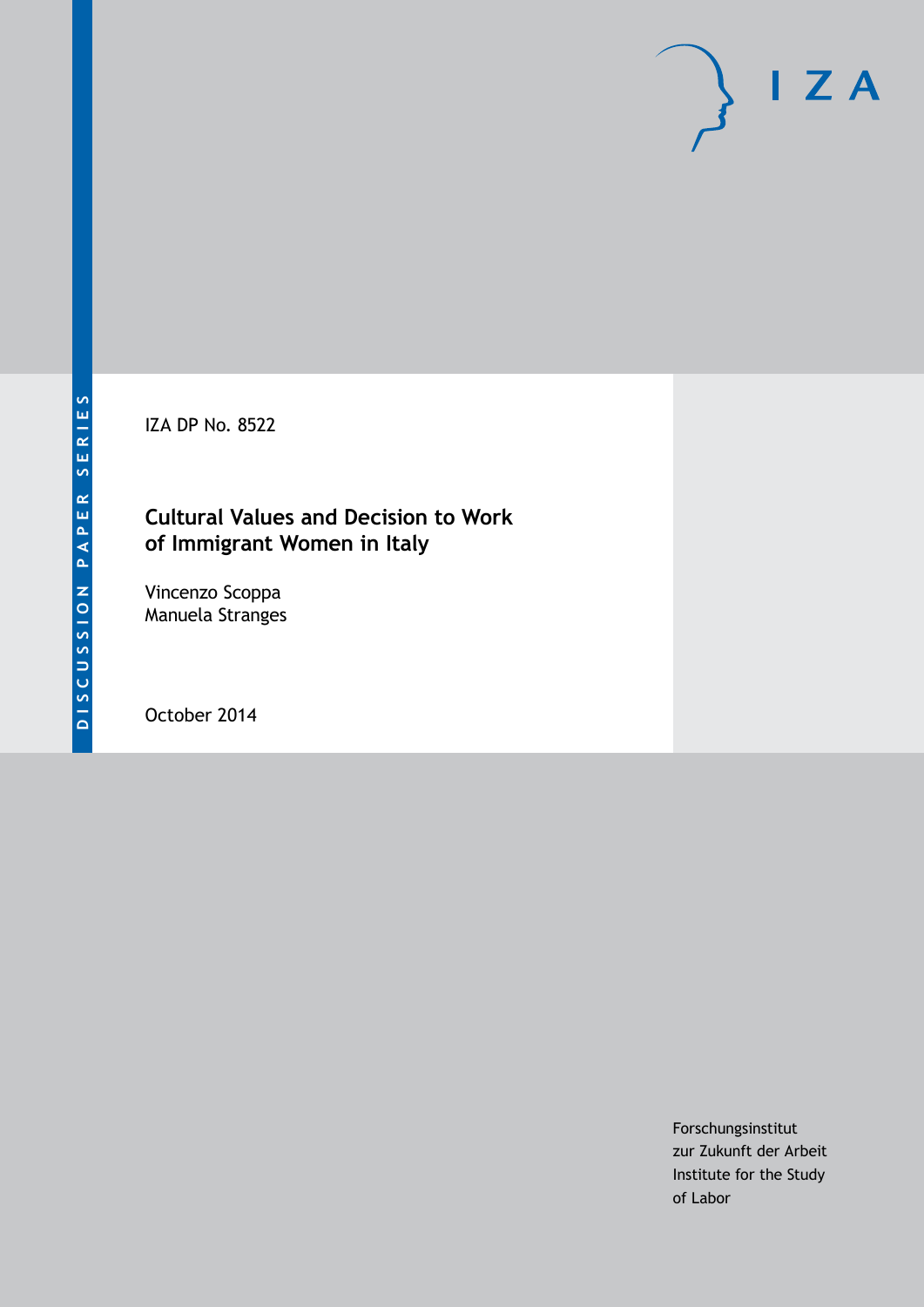# **Cultural Values and Decision to Work of Immigrant Women in Italy**

### **Vincenzo Scoppa**

*University of Calabria and IZA*

### **Manuela Stranges**

*University of Calabria*

Discussion Paper No. 8522 October 2014

IZA

P.O. Box 7240 53072 Bonn Germany

Phone: +49-228-3894-0 Fax: +49-228-3894-180 E-mail: [iza@iza.org](mailto:iza@iza.org)

Any opinions expressed here are those of the author(s) and not those of IZA. Research published in this series may include views on policy, but the institute itself takes no institutional policy positions. The IZA research network is committed to the IZA Guiding Principles of Research Integrity.

The Institute for the Study of Labor (IZA) in Bonn is a local and virtual international research center and a place of communication between science, politics and business. IZA is an independent nonprofit organization supported by Deutsche Post Foundation. The center is associated with the University of Bonn and offers a stimulating research environment through its international network, workshops and conferences, data service, project support, research visits and doctoral program. IZA engages in (i) original and internationally competitive research in all fields of labor economics, (ii) development of policy concepts, and (iii) dissemination of research results and concepts to the interested public.

<span id="page-1-0"></span>IZA Discussion Papers often represent preliminary work and are circulated to encourage discussion. Citation of such a paper should account for its provisional character. A revised version may be available directly from the author.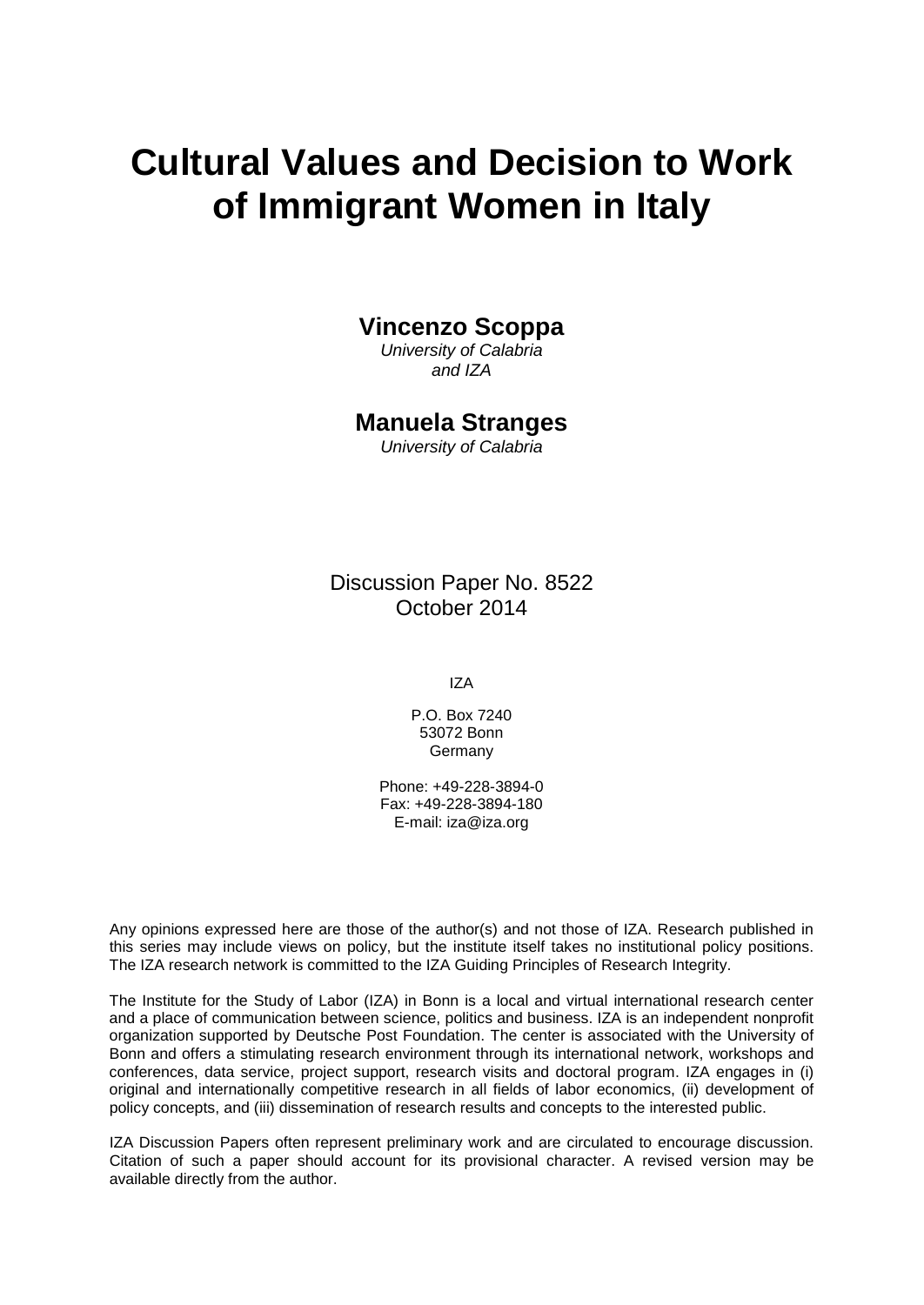IZA Discussion Paper No. 8522 October 2014

# **ABSTRACT**

# **Cultural Values and Decision to Work of Immigrant Women in Italy[\\*](#page-1-0)**

We investigate the role of culture in explaining economic outcomes at individual level analyzing how cultural values from the home country affect the decision to work of immigrants in Italy, using the National Survey of Households with Immigrants. Following the "epidemiological approach", we relate the probability of being employed in Italy for immigrant women with the female labor force participation (LFP) in their country of origin, taken as a proxy of cultural heritage and gender role model. Controlling for a number of individual and household characteristics, we show that participation in the labor market is affected both by the culture of females' and by their husband's origin countries. We also show that the relationship between own decisions in the host country and home country LFP cannot be attributed to human capital quality or discrimination and it turns out to be stronger for immigrants that maintained more intense ties with their origin countries. Finally, we investigate to what extent cultural influence is driven by religious beliefs: we find that religion is a key determinant of differences in female labor decisions, but, besides religion, other cultural values exert additional influence.

JEL Classification: Z10, Z13, J10, J15, J16, J20

Keywords: culture, immigration, labor force participation, epidemiological approach, gender, Italy

Corresponding author:

Vincenzo Scoppa Dipartimento di Economia, Statistica e Finanza Università della Calabria Via Ponte Bucci 87036 Arcavacata di Rende (CS) Italy E-mail: [v.scoppa@unical.it](mailto:v.scoppa@unical.it)

We would like to thank Francesca Bettio, Maria De Paola, Filippo Domma, Sabrina Giordano, Benedetta Magri, Letizia Mencarini, Michela Ponzo, Mariacristina Rossi, Alessandra Venturini, and seminar participants at the Summer School on "Gender Economics and Society" (ILO and University of Turin, July 2014), and at the University of Calabria for useful comments and suggestions.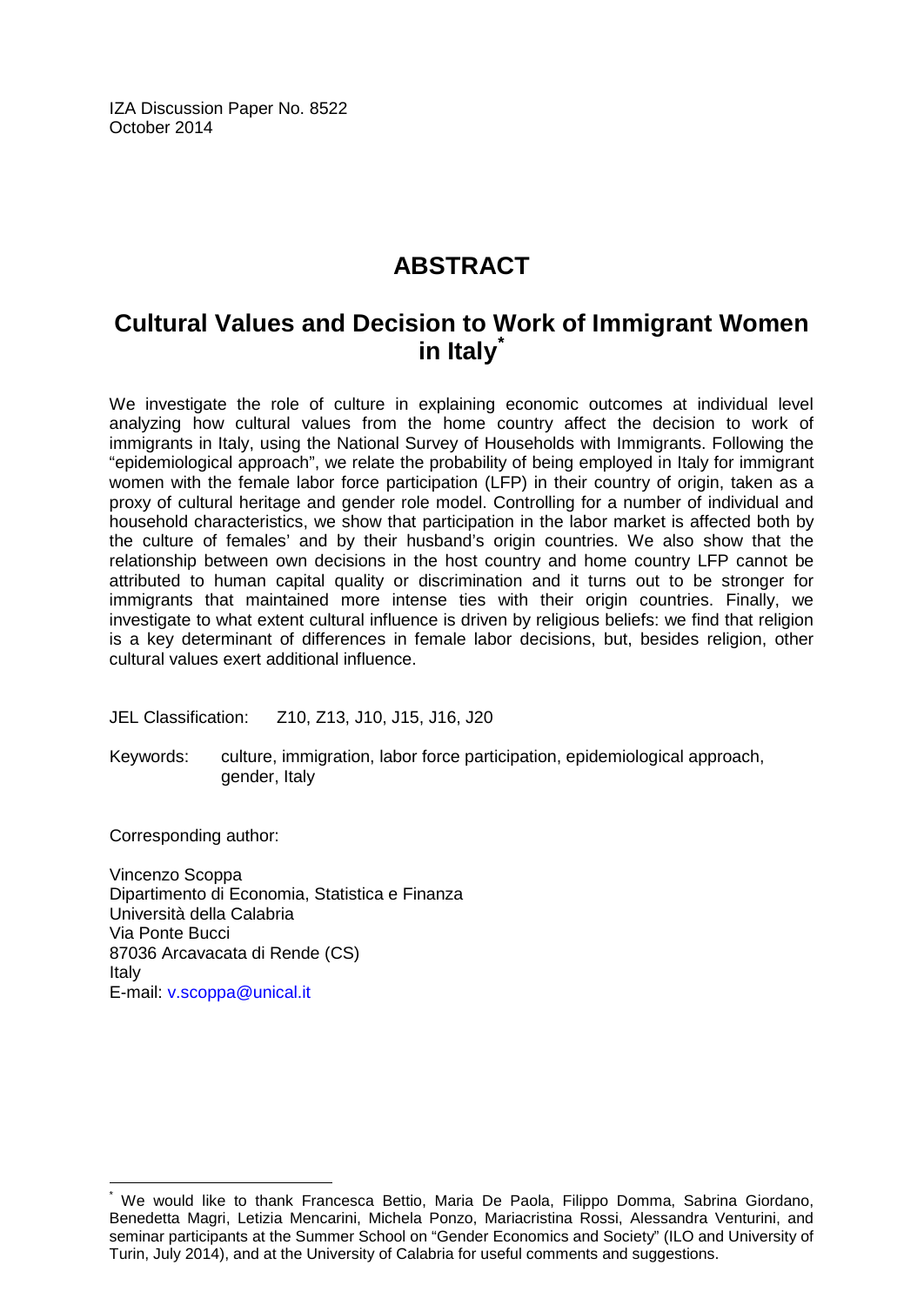### *1. Introduction*

The role of culture – that is, the set of preferences, values, attitudes and beliefs transmitted across generations among ethnic, religious and social groups (Guiso, Sapienza and Zingales, 2006) – has been neglected in the economic literature for a long time, both for the relative vagueness of this concept and for the difficulty in empirically identifying causal relationships among cultural and economic variables. A number of recent contributions is filling this gap by showing that culture plays a relevant role in explaining economic outcomes at the individual and at the aggregate level (Fernández, 2011).

In general, it is hard to evaluate whether observed variations in economic or social outcomes across countries or along time are attributable to differences in cultural values since, besides culture, a range of economic and institutional factors tend to differ across time and space.

One recent approach aimed to investigate the causal role of culture is the so-called "epidemiological approach" (Fernández , 2007, 2011; Fernández and Fogli, 2009) that analyzes how economic and social outcomes of immigrants (or their descendants) – coming from countries with different cultural values and beliefs but living in an environment (the host country) with uniform institutional and economic characteristics – are affected by attitudes observed in the home country. This approach exploits the greater "portability" of culture with respect to economic or institutional factors. Thus, the fact that the immigrants in the host country – despite they face the same economic and institutional environment – show economic or social choices related to the behaviors observed in their home country is taken as evidence of the importance of cultural values in defining economic outcomes.

In this paper we follow the epidemiological approach focusing on female labor force participation, a decision that could be strongly affected – beyond economic considerations – by cultural values. The differences among countries of origin may well depend on labor market conditions (wages, technology, type of work, etc.), institutions (taxation, child care availability, etc.) but also on gender role models and the prevalent view of the role of woman in society and how a working woman is perceived by herself, by relatives, the neighbors, the social group of reference, etc.

We use variations in the labor force participation (LFP) rates in the home country to explain individual decisions to work in the country of destination. Controlling for a wide range of individual and household factors, we show that the probability of participation in the labor market of female immigrants is influenced by the cultural values of their home country. This approach is based upon the idea that the country of origin's cultural factors have a long-lasting effect also in the new environment in the destination country.

Our paper is strictly related to Fernández and Fogli (2009) analyzing female labor force participation and fertility of second-generation immigrants in US in relation to the patterns observed in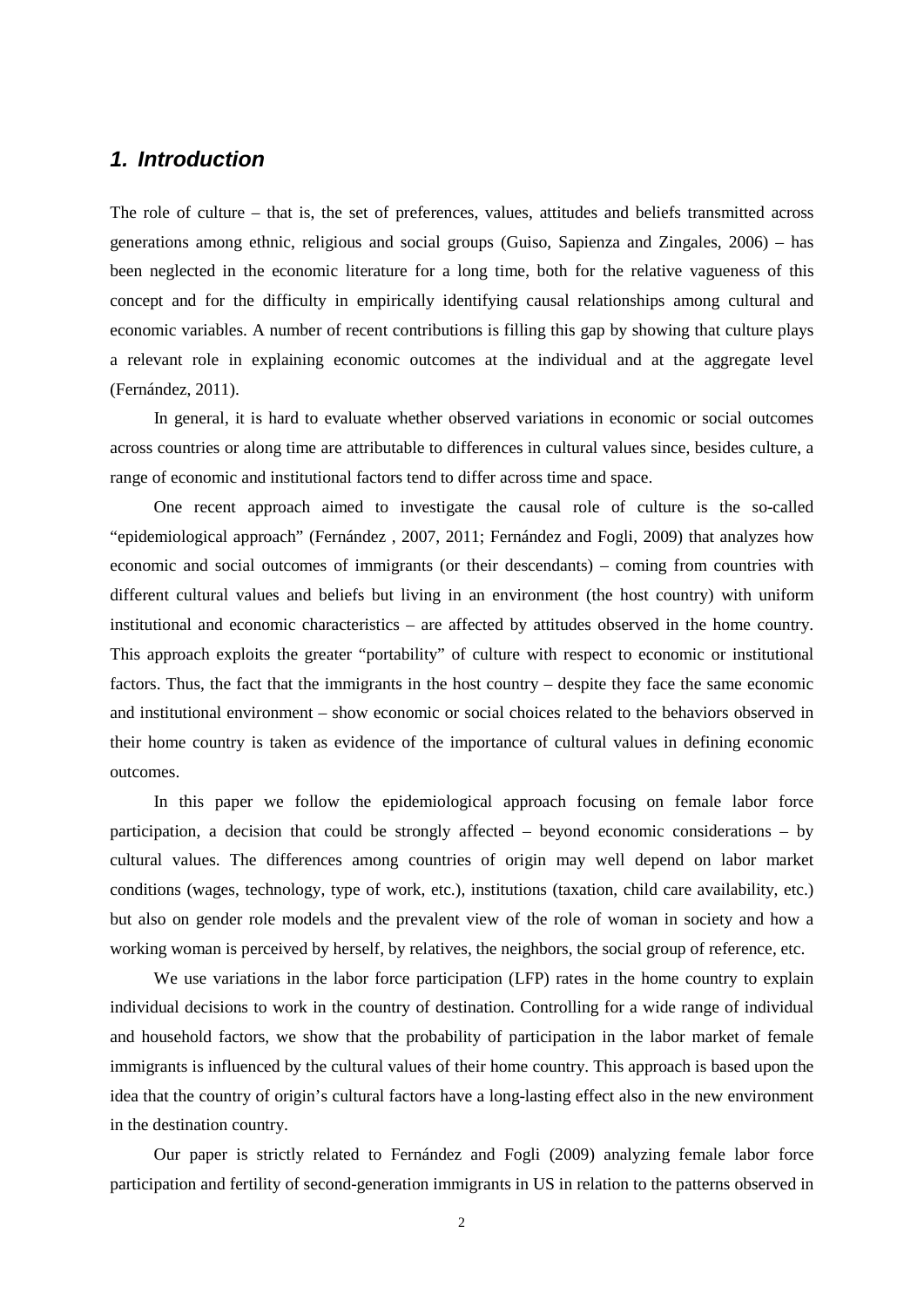their ancestors' countries. As other studies in this field (see below), they refer to United States, which is probably the most important immigration country in the world. We contribute to this field of study by analyzing how cultural values affect female labor participation of foreigners in Italy, which is a recent immigration country.

Other notable differences with respect to the analysis of Fernández and Fogli (2009) are that: (i) we focus on immigrants of first generation instead of second generation, an approach that – as we will discuss – has its specific advantages and disadvantages; (ii) the immigrants in our sample come from a wide range of countries, around 120, while Fernández and Fogli (2009) use only 25 countries, of which 17 are European countries; (iii) we try to disentangle the effects of religious beliefs from other cultural values.

Fernández and Fogli (2009) find that female labor force participation and fertility rates from the origin country of females' parents (in 1950) affect, respectively, hours of work and number of children of females residing in US in 1970, controlling for a wide range of individual characteristics. Similarly, Antecol (2000) shows that gender gaps among immigrants in labor force participation depend on the corresponding gender gaps in the country of origin, but she does not control for individual variables that could affect the outcome. Using more recent data, Blau, Kahn, Liu and Papps (2013) find evidence of intergenerational transmission of gender roles, in that they show that the fertility and labor supply of second generation female immigrants are positively related to the corresponding rates in their parents' origin country, especially to the mother's origin country, while the educational attainment of males is especially related to the father's origin country. Furthermore, they show the existence of a strong process of assimilation of immigrants to the host country patterns. Gevrek, Gevrek and Gupta (2013) use data of Canadian immigrants and find that the relative female LFP in the country of ancestry is significant in explaining how much second-generation female immigrants work.

In studying the influence of culture on other outcomes, Carroll, Rhee and Rhee (1994) – in one of the first paper relating immigrants' behaviors to their cultural background – find that the areas of origin do not affect savings decisions of immigrants in Canada. Guiso, Sapienza and Zingales (2003) show that trust (and then trade) is affected by religious beliefs, genetic distance between populations and history of wars between countries. In a related paper (Guiso, Sapienza and Zingales, 2006), they find that fertility rates are higher and female employment lower in countries in which people have traditional views about women's role. Giuliano (2007) finds that living arrangements of young individuals in the US follow the patterns observed in their ancestors' countries. Alesina and Giuliano (2011) show that political participations of immigrants in 32 destination countries depend on the strength of family ties in their origin countries. In a different context, Fisman and Miguel (2007) show that the propensity of UN diplomats to commit parking violations in New York depends positively on the corruption levels of their countries.

Our analysis is based on data from the "Italian Statistics on Income and Living Conditions of Households with Foreigners" (ISTAT, 2009), covering about 6,000 households with at least one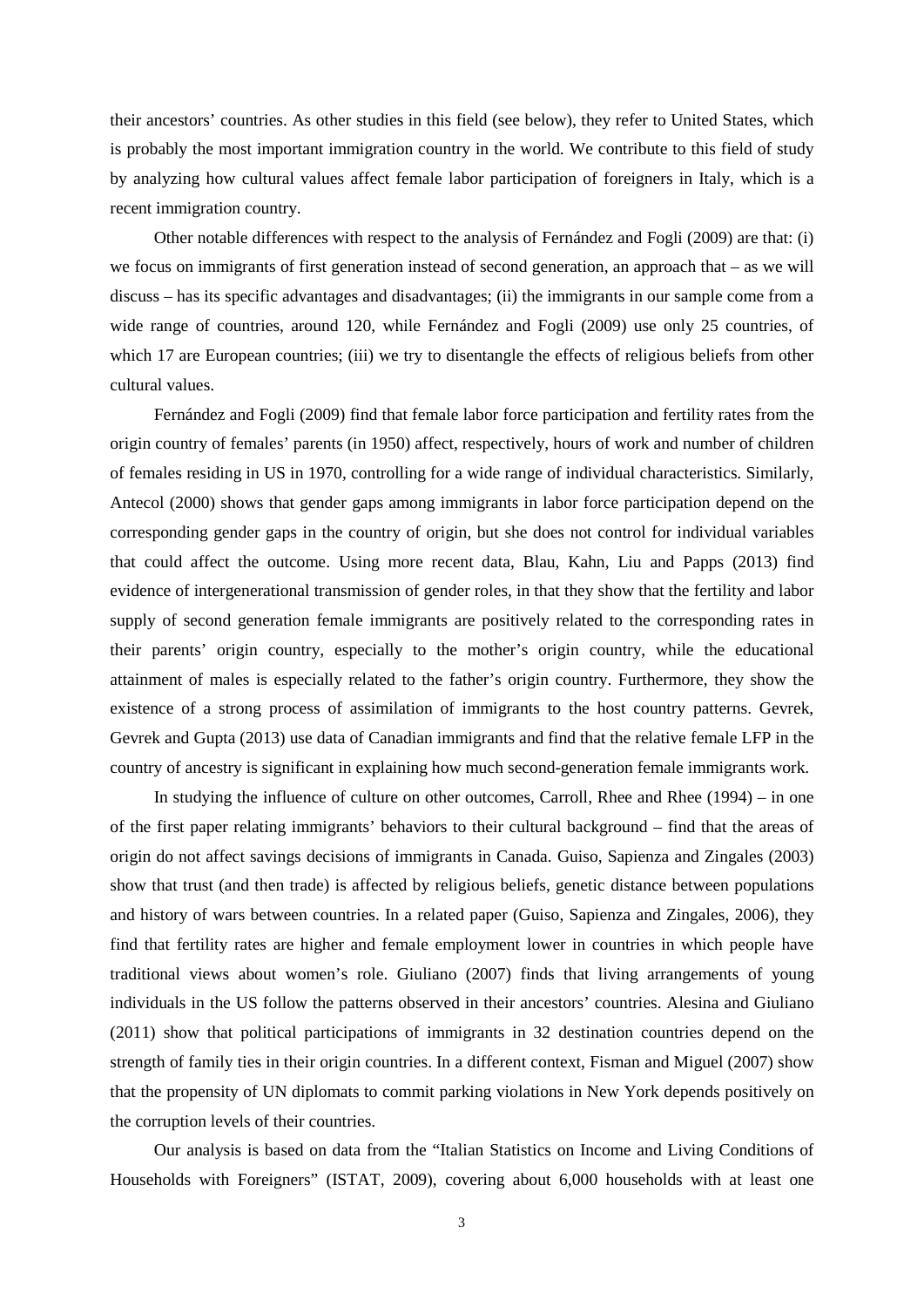foreign member, for over 15,000 observations. This survey provides detailed information on individuals' demographic and socio-economic characteristics.

Italy is a country of relative recent immigration flows characterized by a variety of foreignnational groups (coming from more than 100 countries) whose composition has changed considerably during the last decade. At the end of 2009, foreigners resident in Italy were about 4,235,000, equivalent to about 7 percent of the total population.

Controlling for a number of individual and household characteristics (education, age, years of residence in Italy, geographical areas, number of children, husband's education, age, income, etc.), we show that participation in the labor market is affected both by the culture of females' origin country and by their husbands' one. A woman coming from a country with labor force participation 10 percentage points more than the average has a higher probability of being employed in Italy of about 5 p.p. For married women, the female labor force participation rate in the husband's country has a similar or even higher impact. We verify that these effects do not depend on the quality of human capital or per capita income of the origin country. We show that the link between labor participation decisions in the host country and home country LFP is strong only for those planning to go back to their origin countries, reinforcing the explanation based on culture.

Our findings are robust to different definition of the main variables, different samples and different estimation methods. Finally, we investigate to what extent cultural influence is driven by religious beliefs: we find that religion is a key determinant of differences in female employment decisions, but, controlling for religious denominations, we show that other cultural values exert additional influence.

The paper is structured as follows. In Section 2 the data and the main characteristics of the sample are described. In Section 3 we present the methodology used to estimate empirically the impact of culture on economic outcomes and show our main findings. In Section 4 we verify, alternatively, if the quality of human capital, discrimination or some other factors could drive our results. In Section 5 a number of robustness checks are carried out. In Section 6 we investigate the role of religion. Concluding remarks follow in Section 7.

### *2. Data and Descriptive Statistics*

Our analysis is based on data from the 2009 "Statistics of Income and Living Conditions (SILC) of Households with Foreigners", the largest survey of immigrant population ever conducted in Italy. This survey covers 6,014 households with at least one foreign member resident in Italy, for a total number of over 15,036 observations (61.5% of which aged 15 and over).

The survey, conducted by the Italian National Institute for Statistics (ISTAT), is comparable with the standard EU-SILC on the Italian (and other European countries) resident population. It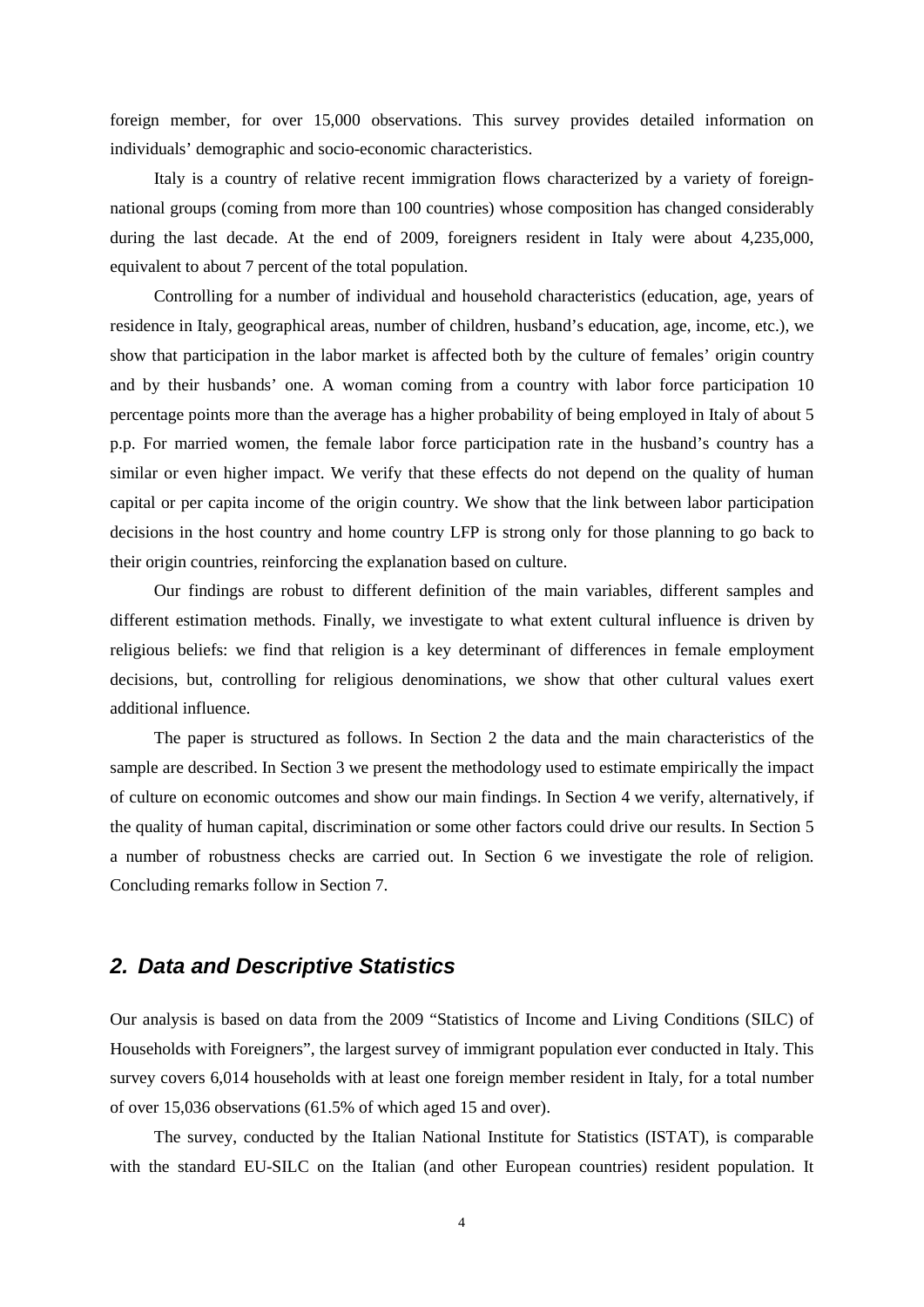provides detailed information on foreigners' working and personal characteristics, including country of origin, occupation, education, family's structure, presence of children, health status, and so on.

Since we are interested in labor force participation, we keep only women whose age range from 20 to 60 years, <sup>1</sup> obtaining a sample of 5,254 observations. In the population of immigrants, women and men have almost equal representation, being women 51% at the end of 2009.

The values of female LFP for each country has been taken from International Labor Organization (ILO) database of Labor Statistics, which provides multiple datasets with annual labor market statistics for almost all the countries in the world. In our main specifications we use the labor force participation rate in the country of origin averaged over the years 1980-1989. In addition, since cultural values tend to evolve slowly, as a robustness check we use the average values of female labor force participation in the period 1990-1999 and in the period [2](#page-6-0)000-2009.<sup>2</sup>

Summary statistics of the variables used in the analysis are reported in Table 1. About 53% of the females in our sample are employed and 69% are in the labor force.<sup>[3](#page-6-1)</sup> Our sample females come from 118 different countries. The female LFP in the origin country is on average 48% with a standard deviation (SD) of  $0.12<sup>4</sup>$  $0.12<sup>4</sup>$  $0.12<sup>4</sup>$ 

The immigrants in the sample are on average 37 years old, their educational level – measured as number of years of education – is on average 10.8 years;<sup>[5](#page-6-3)</sup> about 51% of them are married<sup>[6](#page-6-4)</sup> with an average number of dependent children living in the household equal to 0.96. They have spent on average 10.4 years in Italy. Almost 43% of them lives in the Northern regions, 20% lives in the Centre of Italy, while remaining 37% lives in the Southern area. [7](#page-6-5) About 41% lives in large cities (approximately, with a population of more than 50,000 inhabitants) and 16% live in small cities (less than 10,000 inhabitants). General health status of immigrants (self-assessed in 5 categories ranging from "very bad" to "very good") is rather good: 83% of them declare a good or very good health. The average education of the partners of our sample females is 10.3, their age is 41 years and their income is 16,375 euros.

<sup>&</sup>lt;sup>1</sup> Retirement age in Italy is 65 years for men and 62 for women. Anyway, we cut age at 60 in order to avoid distorted results resulting from early retirement.<br><sup>2</sup> Spearman's rank correlation coefficients among these three variables range between 0.75 and 0.91.

<span id="page-6-1"></span><span id="page-6-0"></span> $3$  Participation in the labor market of immigrants on the whole is higher in comparison to the native population: in 2009 foreigners residing in Italy had a labor participation rate equal to 72.7%, in comparison to 61.6% of the natives (Istat, 2011).<br><sup>4</sup> At country level, considering the countries with at least 15 immigrants in our sample, the average LFP is 48%,

<span id="page-6-2"></span>SD is 0.16, ranging from the lowest value of Algeria (9%) to the highest of Ghana (78%).

<span id="page-6-3"></span><sup>&</sup>lt;sup>5</sup> The dataset contains information about the highest level of formal qualification obtained by individuals. We recode this variable by assigning the number of years of schooling to each level. So "No qualification" was put equal to 0; "No title but can read and write" = 3 years of schooling; "Primary (Elementary) school" = 5 years of schooling; "Lower secondary education (Junior)" = 8; "Upper secondary education" = 13; "Post-secondary notcollege" = 15; "College (University diploma, college, Degree or Master, Master degree)" = 18; "PhD" = 21.

<span id="page-6-4"></span><sup>&</sup>lt;sup>6</sup> Marital status is measured through a dummy variable which takes the value of 1 if the individual is married or cohabiting and 0 otherwise (i.e., never married, widowed, separated or divorced).

<span id="page-6-6"></span><span id="page-6-5"></span><sup>7</sup> The regions included in North West are: Piedmont, Valle d'Aosta, Liguria and Lombardy; in North East: Trentino, Veneto, Friuli-Venezia Giulia and Emilia-Romagna; in the Centre: Tuscany, Umbria, Marche and Lazio; in the South: Abruzzi, Molise, Campania, Apulia, Basilicata and Calabria; in the Island: Sicily and Sardinia.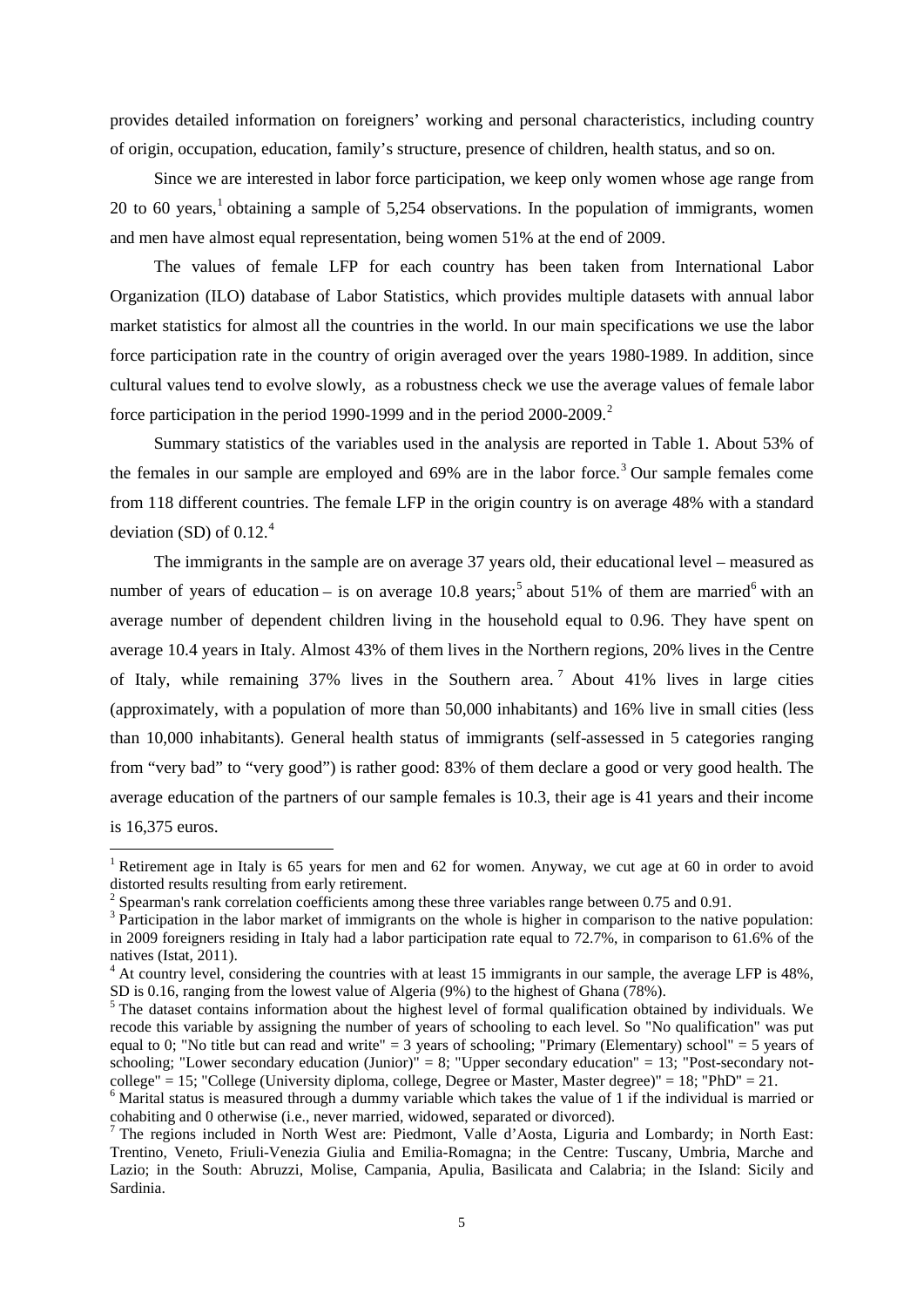We also consider a number of variables measuring human capital in the home country: average years of schooling, per capita income, and quality of education (scores obtained by students in standardized international tests). Finally, we consider the major religion professed in each country. The details of the latter variables will be provided below.

| Variable                              | Mean      | Std. Dev. | Min              | Max            | Obs  |
|---------------------------------------|-----------|-----------|------------------|----------------|------|
| Employed                              | 0.530     | 0.499     | $\boldsymbol{0}$ |                | 5254 |
| In Labor Force                        | 0.693     | 0.461     | $\mathbf{0}$     | 1              | 5254 |
| Female LFP in Home Country            | 0.480     | 0.123     | 0.087            | 0.883          | 5254 |
| Age                                   | 36.974    | 10.110    | 20               | 60             | 5254 |
| Age Squared                           | 1469.281  | 788.312   | 400              | 3600           | 5254 |
| Years of Residence                    | 10.411    | 8.571     | 1                | 60             | 5181 |
| Education                             | 10.826    | 4.271     | $\mathbf{0}$     | 21             | 5254 |
| Married                               | 0.509     | 0.500     | $\mathbf{0}$     | $\mathbf{1}$   | 5254 |
| Dependent Children                    | 0.961     | 1.073     | $\boldsymbol{0}$ | $\overline{7}$ | 5254 |
| North-West                            | 0.207     | 0.405     | $\boldsymbol{0}$ | $\mathbf{1}$   | 5254 |
| North-East                            | 0.219     | 0.414     | $\boldsymbol{0}$ | $\mathbf{1}$   | 5254 |
| Centre                                | 0.203     | 0.402     | $\boldsymbol{0}$ | $\mathbf{1}$   | 5254 |
| South                                 | 0.198     | 0.398     | $\theta$         | $\mathbf{1}$   | 5254 |
| Islands                               | 0.174     | 0.379     | $\mathbf{0}$     | 1              | 5254 |
| Small City                            | 0.162     | 0.369     | $\mathbf{0}$     | 1              | 5254 |
| Medium City                           | 0.423     | 0.494     | $\boldsymbol{0}$ | 1              | 5254 |
| Large City                            | 0.414     | 0.493     | $\boldsymbol{0}$ | 1              | 5254 |
| Good Health                           | 0.831     | 0.374     | $\boldsymbol{0}$ | 1              | 5254 |
| Poor Health                           | 0.039     | 0.195     | $\boldsymbol{0}$ | $\mathbf{1}$   | 5254 |
| Partner's Education                   | 10.266    | 4.211     | $\boldsymbol{0}$ | 21             | 2482 |
| Partner's Age                         | 41.100    | 9.403     | 21               | 80             | 2482 |
| Partner's Income                      | 16.375    | 13.953    | $-38.055$        | 187.711        | 2482 |
| Female LFP in partner's Country       | 0.422     | 0.133     | 0.087            | 0.795          | 2482 |
| Quality Human Capital in Home Country | 4.329     | 0.551     | 3.089            | 5.338          | 4248 |
| Product per Worker in Home Country    | 17112.740 | 18801.790 | 481.954          | 105707.8       | 5230 |
| Years of Schooling (avg.)             | 9.344     | 2.507     | 0.859            | 13.178         | 4998 |
| Hours worked                          | 19.006    | 19.263    | $\boldsymbol{0}$ | 95             | 5254 |
| Log(Wage)                             | 6.588     | 0.408     | 4.369            | 8.773          | 2491 |
| Catholic                              | 0.284     | 0.451     | $\boldsymbol{0}$ | 1              | 5254 |
| Muslim                                | 0.247     | 0.431     | $\mathbf{0}$     | 1              | 5254 |
| Orthodox                              | 0.373     | 0.484     | $\mathbf{0}$     | 1              | 5254 |
| <b>Buddhist</b>                       | 0.052     | 0.223     | $\boldsymbol{0}$ | 1              | 5254 |
| Hindu                                 | 0.023     | 0.151     | $\boldsymbol{0}$ | 1              | 5254 |
| Intention to Leave                    | 0.241     | 0.428     | $\mathbf{0}$     | 1              | 4987 |

**Table 1. Descriptive Statistics**

Sources: ISTAT 2009 "Statistics of Income and Living Conditions (SILC) of Households with Foreigners"; International Labor Organization (ILO) database of Labor Statistics; "International Data on Cognitive Skills" in Hanushek and Woessmann (2009); "Education Attainment Dataset" in Barro and Lee (2013); Penn World Table (Heston, Summers and Aten, 2012); Association of Religion Data Archives.

In Figure 1, focusing only on countries with at least 15 immigrants, we show the relationship between the female employment rate in Italy (averaged by country of origin) and the female LFP in the home country. Clearly, the employment rate of females in Italy is positively correlated to female LFP in the origin country.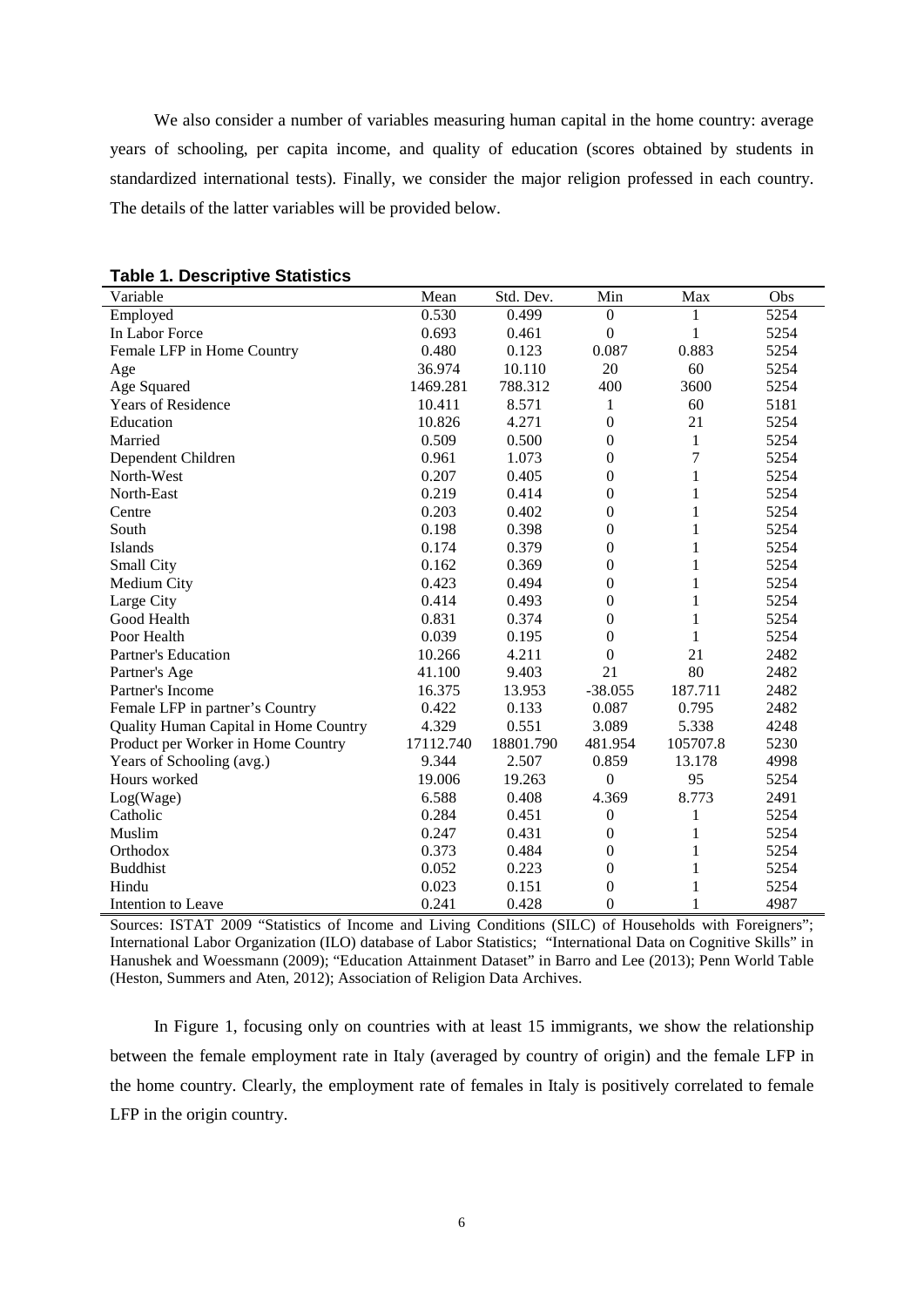

Figure 1. Employment Rate of Immigrant Women in Italy and Female Labor Force Participation in the Home Country.

# *3. Female Employment and Cultural Values in the Origin Country: Empirical Findings*

Following Fernández and Fogli (2009), we use the female LFP in the country of origin as a proxy of cultural values. As explained above, using female LFP in the origin country to explain economic outcomes in the host country allows us to capture the effect of culture: when individual characteristics are controlled for and economic and institutional environment of the source country does not matter anymore (since the immigrant does not live there any longer), it is possible to examine if cultural attitudes, beliefs and preferences have an impact on individual behavior.

Some recent studies assessing the effect of culture on economic outcomes focus on second generation immigrants (Fernández and Fogli, 2009; Alesina and Giuliano, 2011). Being Italy a recent immigration country, we use data on first generation immigrants, since second generation immigrants are typically very young and individual data for the phenomenon we are studying are rare. Focusing on first generation immigrants, instead of second generation ones, gives rise to both advantages and disadvantages (cfr. Fernández, 2007). First of all, first generation immigrants typically undergo a shock when they move to the host country and face some remarkable hardships – most prominently,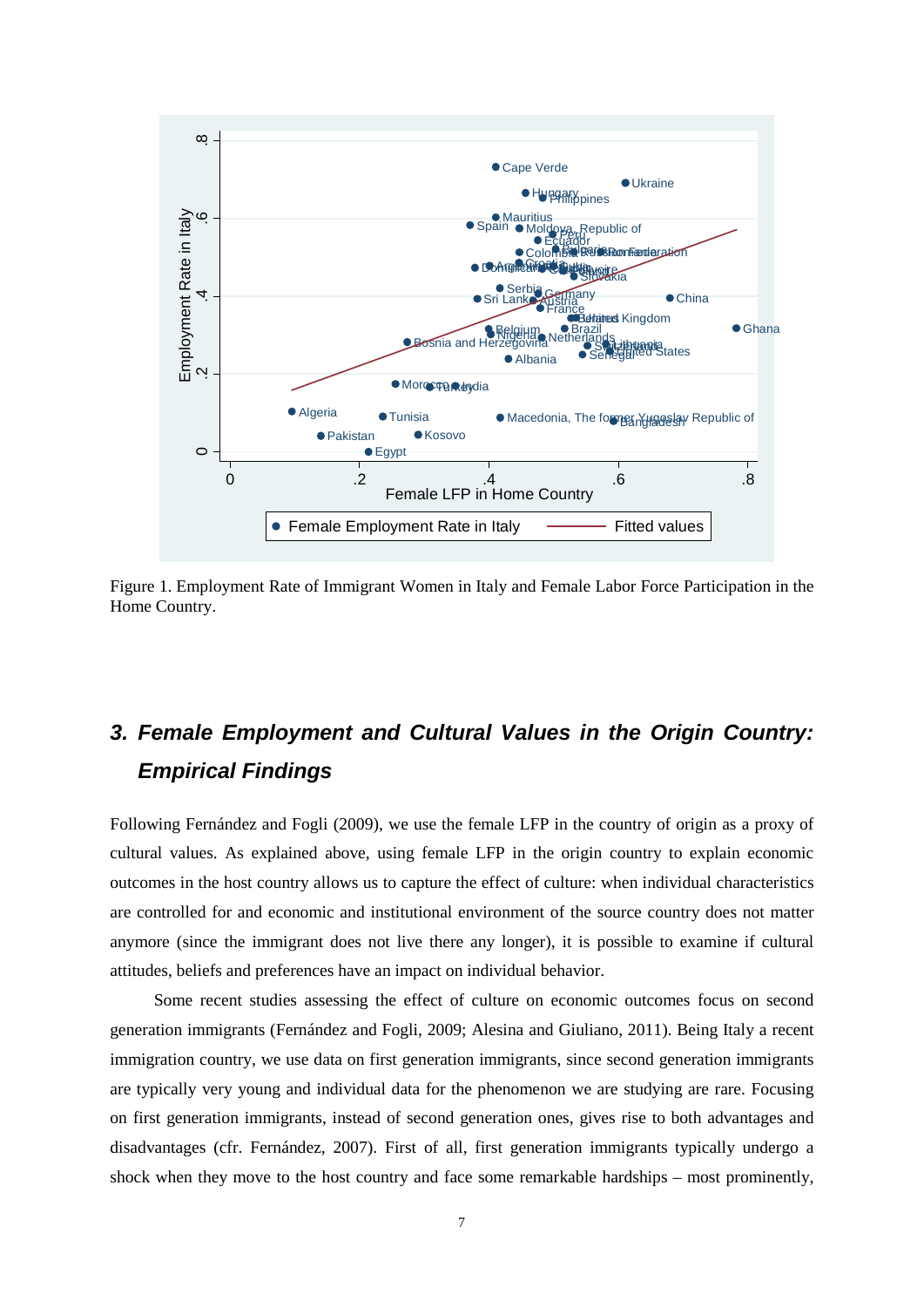language barriers, but also the necessity of adapting to a new environment, search and matching frictions, etc. – that could make particularly hard to find a job. These factors should bias downward the estimate of the impact of culture when using data on first generation. Secondly, while for second generation immigrants the transmission of culture works prevailingly through their relationships with the parents, first generation immigrants are influenced in their cultural values and beliefs not only by parents, but also by their neighbors, friends, schools, etc. From this point of view, the impact of culture should turn out to be stronger for first generation immigrants. Thirdly, related to the above point, by residing in the host country since they were born, second generation immigrants are subject to the exposure to a different culture and to a strong assimilation process with the natives; again, focusing on immigrants of first generation, which are less affected by assimilation, should give a more accurate evaluation of the impact of culture.

To uncover the effect of female LFP in the origin country on the probability of employment of female immigrants in Italy, we estimate the following Probit model:

$$
Pr(Employee_{ik} = 1 | X) = \Phi(\beta_0 + \beta_1 Female LFP_k + \beta_2 X_i + \beta_3 X \_ Partner_i + \beta_4 H_k)
$$
\n<sup>(1)</sup>

where the dependent variable  $Emploved_{ik}$  is a dummy taking the value of one if the immigrant  $i$ coming from country *k* is currently employed in Italy (and zero otherwise). This variable if affected by: the female labor force participation in the origin country  $k$  of immigrant  $i$  (*Female LFP<sub>k</sub>*); a vector of control variables *Xi* (including individual characteristics: age, age squared, education, married, number of children, length of stay in Italy, area of residence, health status); a vector *X* Partner of *i*'s partner's characteristics (education, age, female labor force participation in his home country); a vector  $H_k$  of variables measuring human capital quality in country  $k$ . Since LFP is constant for each country of origin, standard errors are allowed for clustering at the country level.

An alternative approach would be to use dummies for each country of origin instead of the variable *Female LFP* in the home country. As argued by Fernández and Fogli, (2009), the use of LFP is better than using mere dummies for home countries, because the latter do not allow to make explicit why it should matter to be from one ancestry instead of another.

In our main analysis we prefer to use *Employed* as dependent variable instead of individual Labor Force Participation since the first is less affected by subjective evaluations on unemployment status, job search activities and so on. However, as a robustness check we also use the individual labor force participation status finding very similar results.

Table 2 reports marginal effects of Probit estimates of four specifications. In column (1) we regress *Employed* on only *Female LFP in the home country*. We find a remarkable and highly statistically significant effect: 10 percentage points more in the labor participation in the home country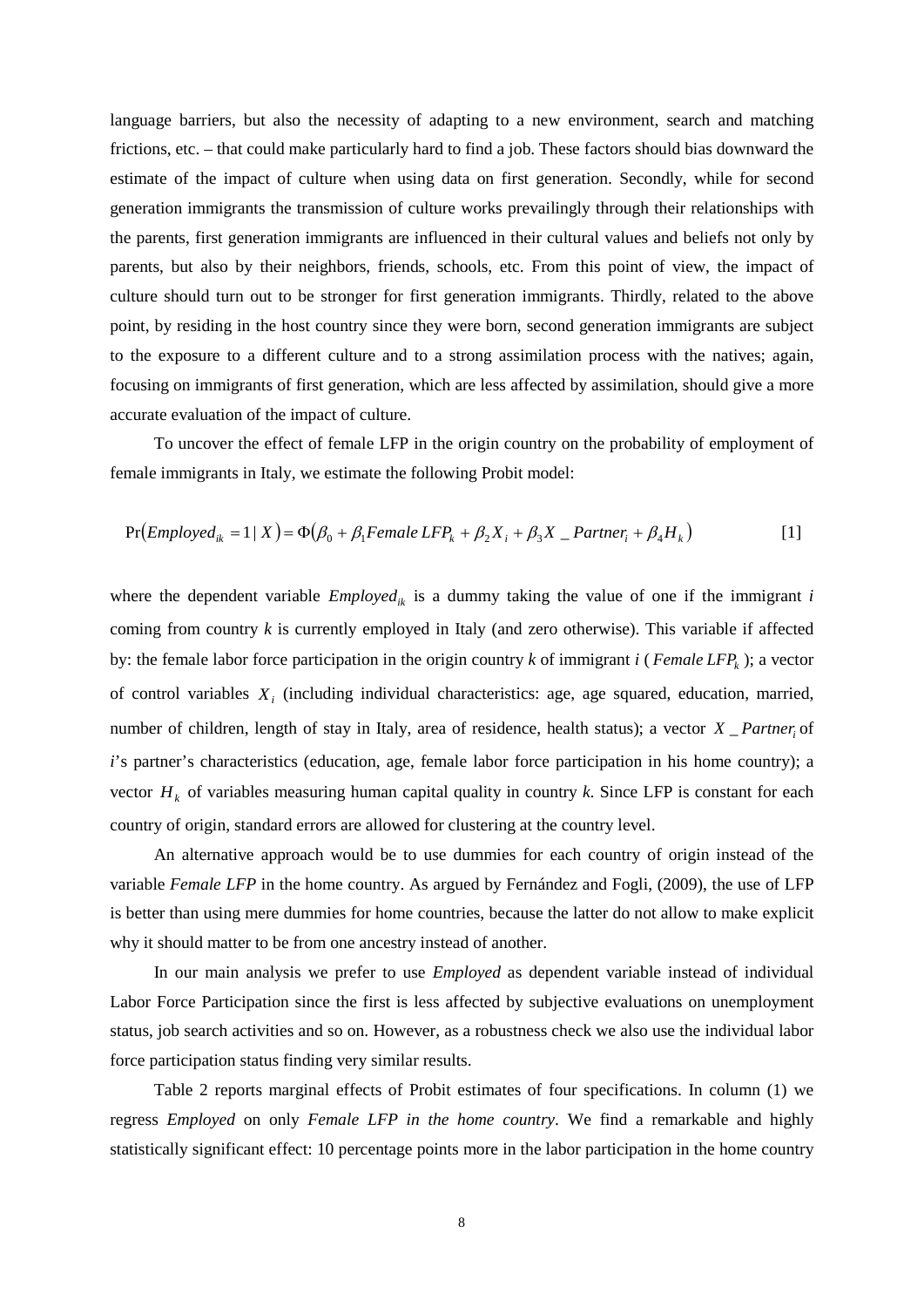increases a woman's probability of being employed in the host country of 7.4 percentage points (*t* $stat=6.19$ ).

Starting from column (2), in order to take into account individual characteristics that could be correlated to *Female LFP in the home country*, we introduce several control variables to avoid any bias in the estimations because of omitted variables. In column (2) we consider as controls some variables who are predetermined with respect to employment decisions: age, age squared (in order to detect potential non-linear relations), years since migration, health status dummies. We find that age has a positive (concave) effect on the employment probability, years of permanence has no effect and immigrants with better health (results not reported) are more likely to work. With these controls, the impact of *Female LFP* remains almost the same as in column (1).

In column (3) we control in addition for the educational level, city size and area of residence, to take into account different labor markets and social environments, which greatly varies across Italian regions (with the noteworthy differences between the North and the South of the country). Estimation results reported in column (3) confirm the effect of our interest with an almost unchanged coefficient (0.695) and statistical significance (*t*-stat=6.9). Furthermore, we find that the probability of being employed increases with the educational level (5 more years of education increases of about 6.5 percentage points the probability of finding a job); employment perspectives are higher in Northern regions and in large cities.

In column (4) we control for two important determinants of female labor force participation: marital status and the number of dependent children. As expected, married females are much less likely to work (27 percentage points less) and this probability strongly decreases with the number of dependent children (7.8 p.p. for each child).

It is worthwhile to consider that the new control variables inserted in columns (3) and (4) could be simultaneously determined with the dependent variable and could be themselves, at least in part, the outcome of cultural values. For example, the investment in education of a woman whose culture is averse to female work could be lower and thus her education level would capture a significant part of the effect of culture; similarly, the decision to marry or the number of children are influenced by one's cultural background and may therefore capture part of the effect we are trying to measure. In terms of estimates, the direct influence of culture on control variables would cause a downward bias of the effect of culture on employment participation. Nonetheless, even controlling for these variables we find that *Female LFP in the home country* has a strong effect on the probability of being employed for women. The coefficient is lower in magnitude but it remains highly statistically significant: two women coming from countries with 10 points of difference in the LFP show a difference in the probability of being employed of about 5.1 percentage points (*t*-stat=5.86).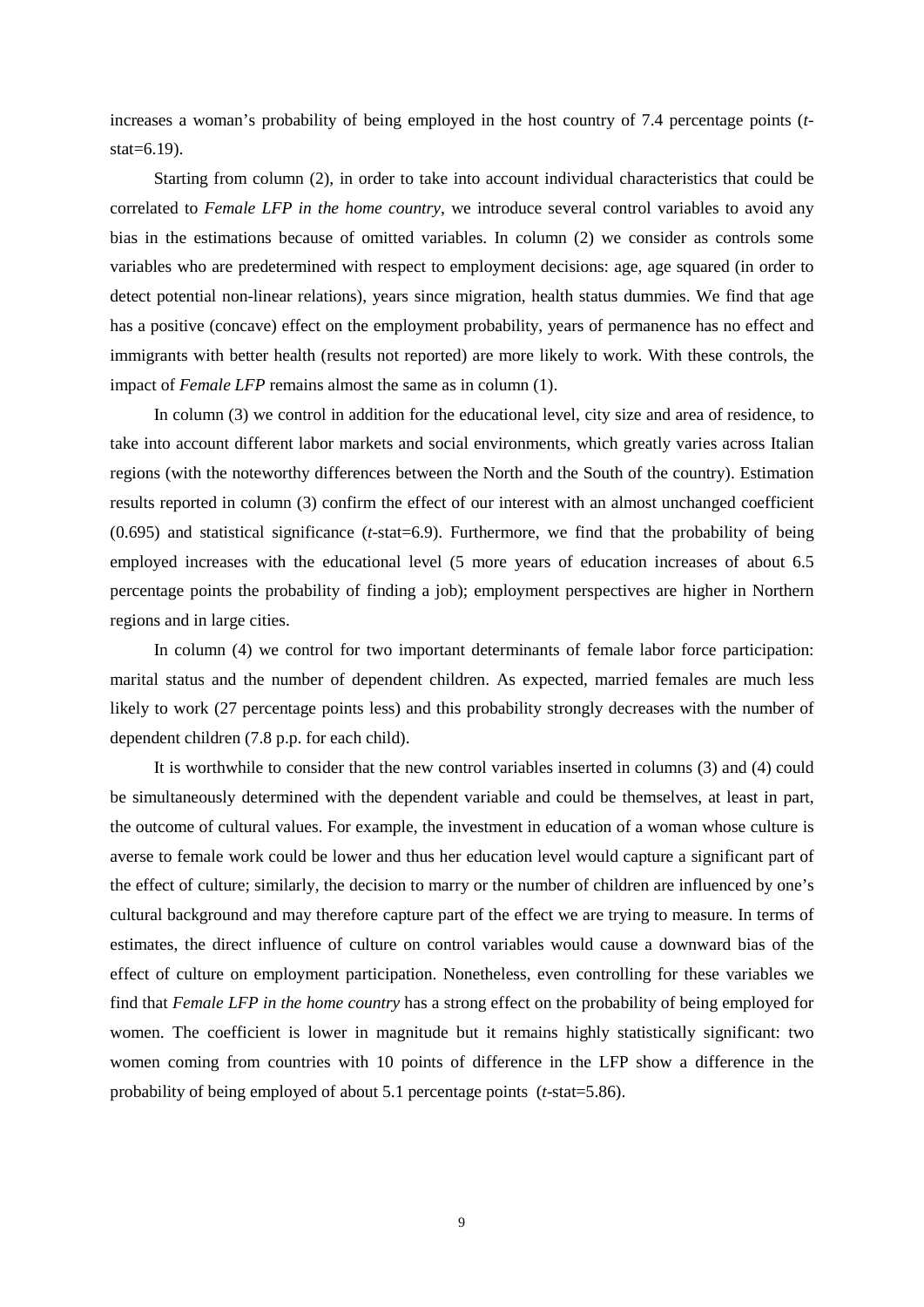|                            | (1)        | (2)          | (3)          | (4)         |
|----------------------------|------------|--------------|--------------|-------------|
| Female LFP in Home Country | $0.737***$ | $0.742***$   | $0.695***$   | $0.509***$  |
|                            | (0.119)    | (0.116)      | (0.101)      | (0.087)     |
| Age                        |            | $0.040***$   | $0.038***$   | $0.066***$  |
|                            |            | (0.006)      | (0.006)      | (0.007)     |
| Age Squared                |            | $-0.000$ *** | $-0.000$ *** | $-0.001***$ |
|                            |            | (0.000)      | (0.000)      | (0.000)     |
| <b>Years of Residence</b>  |            | 0.000        | $-0.000$     | $0.002**$   |
|                            |            | (0.001)      | (0.001)      | (0.001)     |
| Education                  |            |              | $0.013***$   | $0.010***$  |
|                            |            |              | (0.003)      | (0.003)     |
| North-East                 |            |              | 0.008        | 0.016       |
|                            |            |              | (0.022)      | (0.020)     |
| Centre                     |            |              | $-0.010$     | $-0.010$    |
|                            |            |              | (0.024)      | (0.025)     |
| South                      |            |              | $-0.060*$    | $-0.095***$ |
|                            |            |              | (0.032)      | (0.030)     |
| Islands                    |            |              | $-0.027$     | $-0.061*$   |
|                            |            |              | (0.031)      | (0.032)     |
| Large City                 |            |              | $0.077**$    | 0.046       |
|                            |            |              | (0.033)      | (0.034)     |
| Small City                 |            |              | $-0.001$     | $-0.014$    |
|                            |            |              | (0.019)      | (0.021)     |
| Married                    |            |              |              | $-0.268***$ |
|                            |            |              |              | (0.024)     |
| Children                   |            |              |              | $-0.078***$ |
|                            |            |              |              | (0.008)     |
| Observations               | 5254       | 5131         | 5131         | 5131        |
| Pseudo R-squared           | 0.032      | 0.063        | 0.078        | 0.152       |
| <b>Clusters</b>            | 118        | 118          | 118          | 118         |

**Table 2. Female Employment and Cultural Values in the Origin Country. Probit estimates**

Notes: The Table reports marginal effects of Probit estimates (evaluated at the mean values of the explanatory variables in the sample). The dependent variable is *Employed*. In all regressions starting from column (2) we control for health status dummies (5) (not reported). Standard errors (corrected for heteroskedasticity and robust to clusters at the country of origin level) are reported in parentheses. The symbols \*\*\*, \*\*, \* indicate that coefficients are statistically significant, respectively, at the 1, 5, and 10 percent level.

An alternative approach to the direct estimate of Female LFP in equation  $[1]$  – suggested by Fernández and Fogli (2009, p. 160) – is to estimate country fixed effects. Then, the coefficients on country dummies ( $\mu_k$ ), measuring the average differences across countries in employment of immigrants, can be saved and put in relationship with the variable  $Female LFP<sub>k</sub>$  in a second-stage regression at country level:  $\mu_k = \lambda_0 + \lambda_1$  Female LFP<sub>k</sub> +  $\varepsilon_k$ . We carried out a similar exercise (considering only countries with at least 10 immigrants) finding that  $Female LFP<sub>k</sub>$  is strongly correlated with  $\mu_k$  (coefficient=0.56; t-stat=3.1; obs.: 54) (results not reported to save space).

In Table 3 we focus only on married females (remaining with 2,436 observations) and consider the effect on their employment probability of a number of characteristics of their husbands.

In column (1) of Table 3 we find a positive effect of the partner's education on the probability of being employed for females: 10 more years of education increase the probability of working for the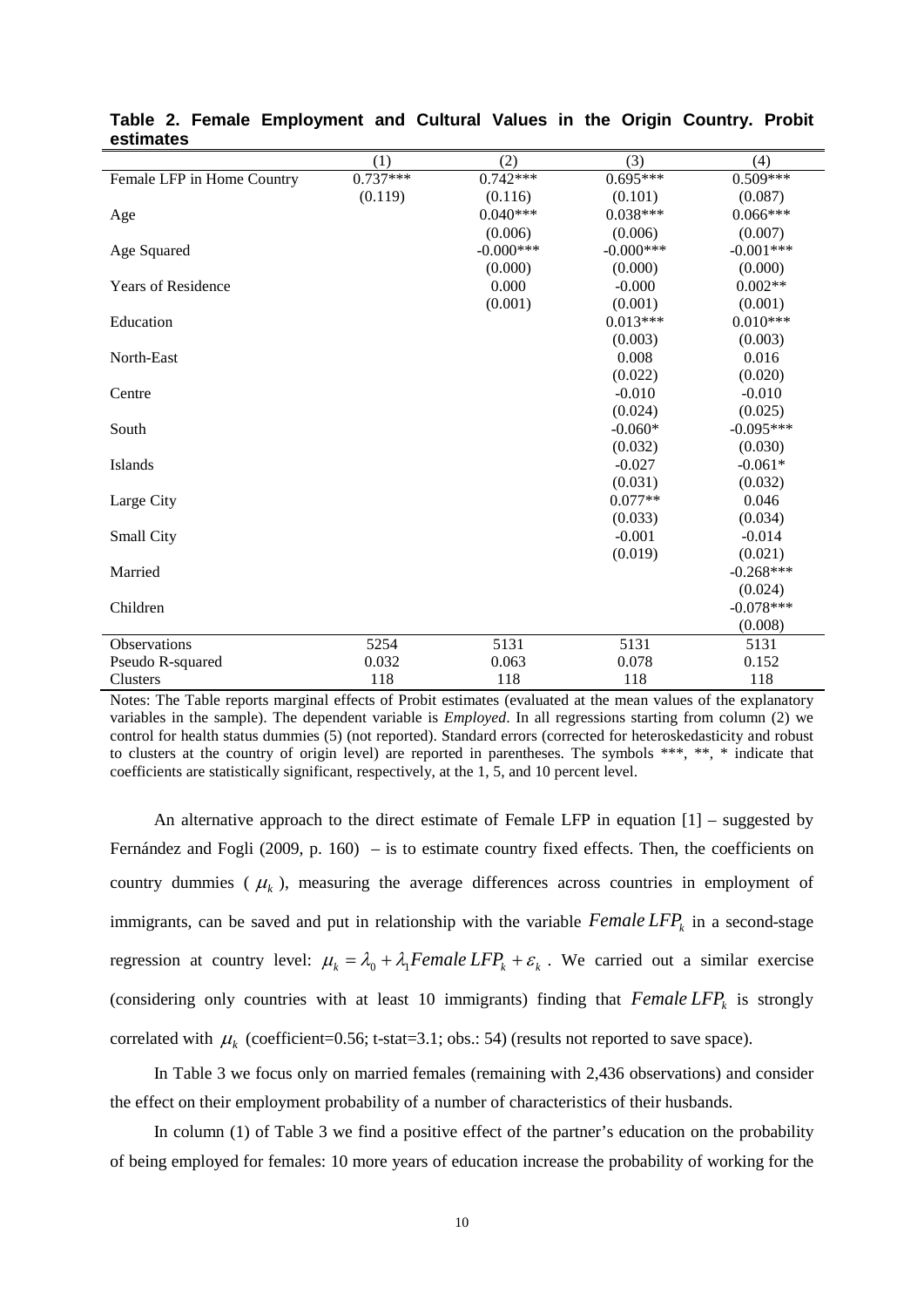wife of about 8 p.p. In contrast, the husband's age has a negative effect on the dependent variable, reducing it of about 1 point for each additional year. In column (2) we include as control the partner's income and we find that when the husband earns a higher income the probability of working for the wife diminishes.

More importantly, both in columns (1) and (2) we find that controlling for husband's characteristics, the effect of culture of the home country continues to be strong (the marginal effect is 0.61), implying an increase of 6 p.p. in the employment probability when labor force participation in the home country increases of 10 points.

In column (3), besides considering the effect of the female LFP in the wife's home country, we include the female LFP in the husband's home country, the latter reflecting the cultural background of the husband. Notwithstanding the two proxies of cultural variables are highly correlated ( $\rho$ =0.79) since about 70% of partners come from the same country, we find that both these effects are positive and highly statistically significant: an increase of 10 points in the female LFP in the husband's country of origin increases of about 5.4 p.p. the probability of being in employment for the wife. This effect is higher in magnitude than the coefficient on LFP of wife's country of origin (1.9 p.p.).

To avoid problems of collinearity in using home country LFP rates of both partners, we build the dummy "Same Country" equal to one when both partners come from the same country and "Different Country" equal to one if they come from different countries. In column (4) we interact the Female LFP (of the common origin country) with the dummy "Same Country" and, separately, wife's and husband's country LFP with the dummy "Different Country". Results show that when the wife and the husband come from the same country, culture has a strong effect: 7.2 p.p. more for an increase of 10 points in the home country LFP. On the other hand, when the partners come from different countries, the effect of LFP in wife's home country is about 2.5 p.p. while the effect of LFP in her husband's country is 3.7 p.p.: both these effects are statistically significant and we cannot reject the hypothesis that the effects are equal.

All in all, we find that not only the female's home country culture has an impact on the female's employment choice, but also the cultural background of the husband plays a decisive role.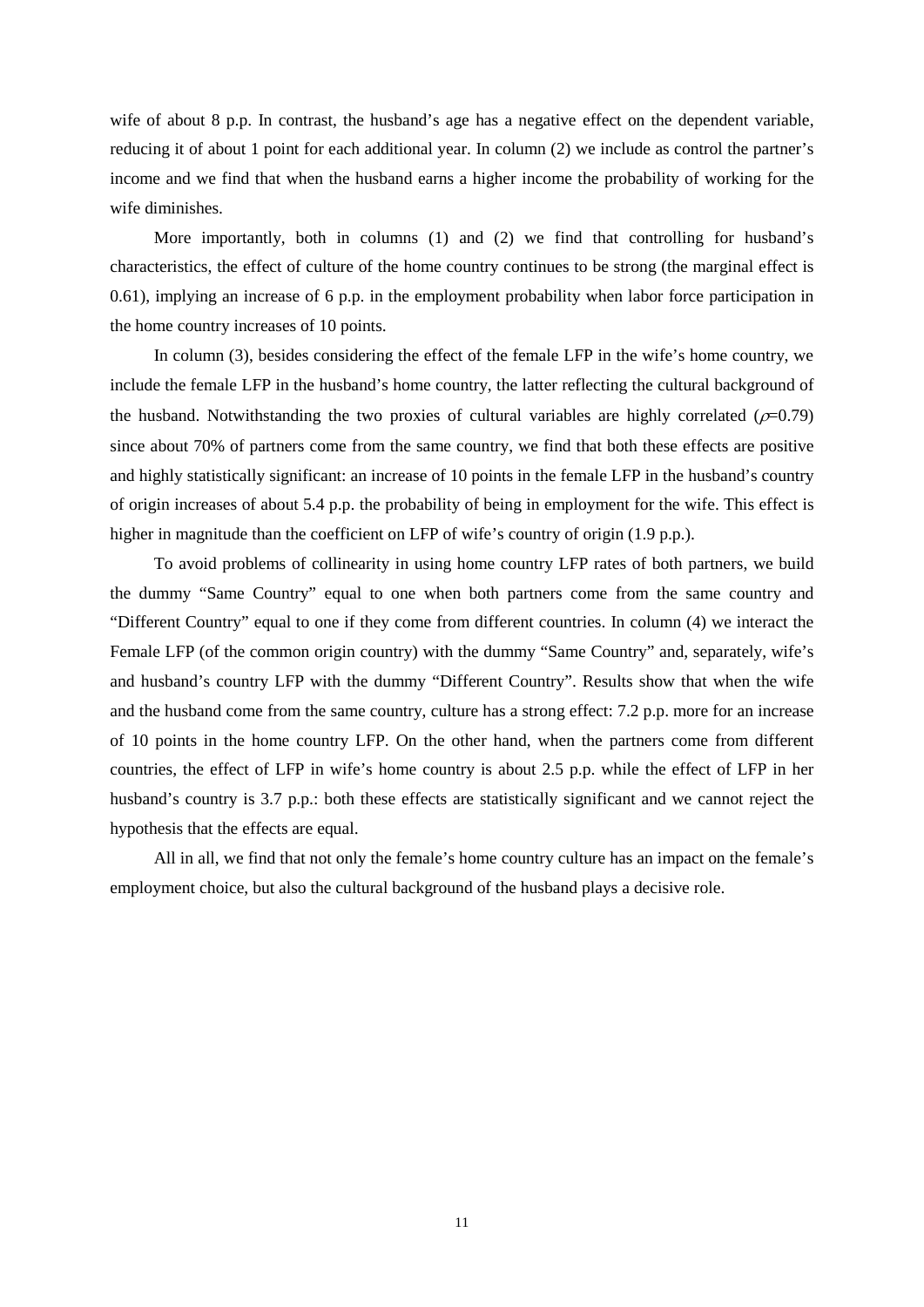|                                                | (1)         | (2)         | (3)         | (4)         |
|------------------------------------------------|-------------|-------------|-------------|-------------|
| Female LFP in Home Country                     | $0.609***$  | $0.610***$  | $0.188*$    |             |
|                                                | (0.104)     | (0.101)     | (0.105)     |             |
| Education                                      | $0.006*$    | $0.007**$   | $0.010***$  | $0.010***$  |
|                                                | (0.003)     | (0.003)     | (0.003)     | (0.003)     |
| Age                                            | $0.069***$  | $0.068***$  | $0.071***$  | $0.071***$  |
|                                                | (0.009)     | (0.009)     | (0.009)     | (0.009)     |
| Age Squared                                    | $-0.001***$ | $-0.001***$ | $-0.001***$ | $-0.001***$ |
|                                                | (0.000)     | (0.000)     | (0.000)     | (0.000)     |
| <b>Years of Residence</b>                      | $0.006***$  | $0.007***$  | $0.006***$  | $0.007***$  |
|                                                | (0.001)     | (0.001)     | (0.001)     | (0.001)     |
| Children                                       | $-0.064***$ | $-0.057***$ | $-0.061***$ | $-0.062***$ |
|                                                | (0.011)     | (0.011)     | (0.011)     | (0.011)     |
| Partner's Education                            | $0.008***$  | $0.011***$  | $0.009***$  | $0.009***$  |
|                                                | (0.003)     | (0.003)     | (0.003)     | (0.003)     |
| Partner's Age                                  | $-0.010***$ | $-0.010***$ | $-0.008***$ | $-0.008***$ |
|                                                | (0.002)     | (0.002)     | (0.002)     | (0.002)     |
| Partner's Income                               |             | $-0.005***$ | $-0.004***$ | $-0.004***$ |
|                                                |             | (0.001)     | (0.001)     | (0.001)     |
| Female LFP in partner's<br>home                |             |             | $0.537***$  |             |
| country                                        |             |             |             |             |
|                                                |             |             | (0.101)     |             |
| (Same Country)*LFP                             |             |             |             | $0.724***$  |
|                                                |             |             |             | (0.092)     |
| (Diff.<br>Country) $*$<br><b>LFP</b><br>Wife's |             |             |             | $0.248**$   |
| Country                                        |             |             |             |             |
|                                                |             |             |             | (0.101)     |
| (Diff. Country)* LFP Husband's                 |             |             |             | $0.366***$  |
| Country                                        |             |             |             |             |
|                                                |             |             |             | (0.128)     |
| Observations                                   | 2436        | 2436        | 2436        | 2436        |
| Pseudo R-squared                               | 0.104       | 0.113       | 0.120       | 0.121       |
| <b>Clusters</b>                                | 100         | 100         | 100         | 100         |

#### **Table 3. Female Employment, Partner's Characteristics and Cultural Values in the Origin Country. Probit Estimates**

Notes: The Table reports marginal effects of Probit estimates (evaluated at the mean values of the explanatory variables in the sample). The dependent variable is *Employed*. Only married women are considered. In all regressions we control for geographical area dummies (5), city size dummies (3), health status dummies (5) (not reported). Standard errors (corrected for heteroskedasticity and robust to clusters at the country of origin level) are reported in parentheses. The symbols \*\*\*, \*\*, \* indicate that coefficients are statistically significant, respectively, at the 1, 5, and 10 percent level.

### *4. Could it be Human Capital or Discrimination?*

If the impact of home country LFP really works through cultural heritage, rather than through some other mechanisms such as human capital, we should find that when immigrants are more integrated in the host country, cultural background should be less important, whereas when immigrants are less integrated and use their home country as a cultural model or reference point, then the role of their cultural values should be more relevant.

To empirically test this aspect we use, in turn, three variables that we believe represent proxies of the strength of the link of immigrants with their home country, and interact them with the *Female*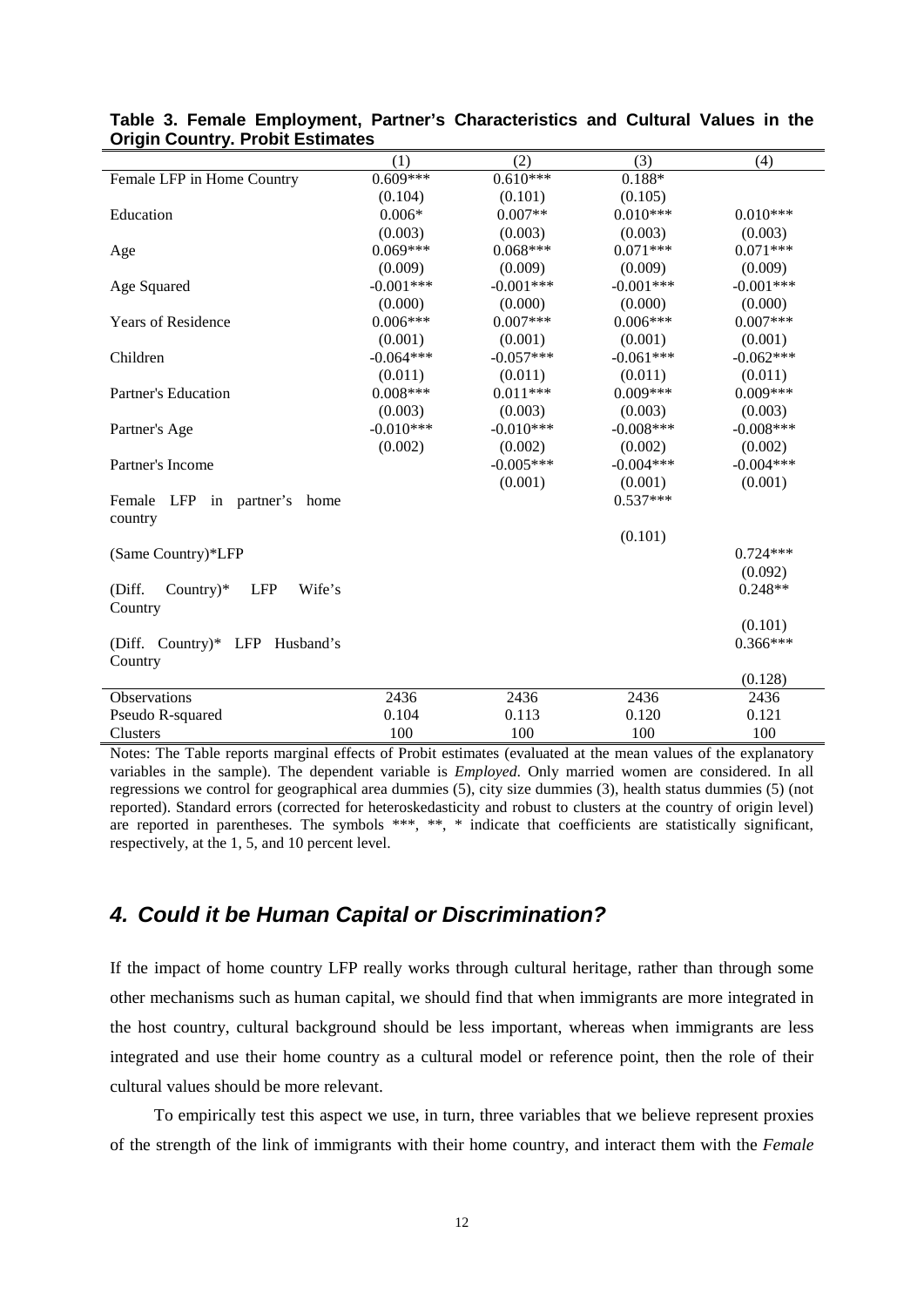*LFP in Home Country*. In these regressions, we control for all the variables included in our most complete specification (column 4 of Table 2).

First of all, we build the dummy variable *Long Stay* equal to one if the years of residence of a woman in Italy are above the median (10) (and 0 otherwise). In Table 4, column (1), we find that the impact of cultural background (measured by a variation of 10 points in the home country LFP) is strong (7.6 p.p.) for females living in Italy by less than 10 years. The effect reduces to about 4.4 p.p. if a female lives in Italy by more than 10 years, suggesting a strong process of assimilation.

Secondly, we also use the answers to the question about the intentions to return to the home country to build a dummy variable *Intention to Leave*, equal to one in the case a woman plans to leave Italy in the future to go back to her home country. As expected, results in column (2) show that women planning to leave Italy work less (-15.4 p.p.) More importantly, we find that the impact of our cultural proxy is 5.3 p.p. for women not planning to leave, whereas the impact increases to about 9.8 p.p. for those planning to leave, that is, women willing to go back to the home country are strongly related to its cultural values, while those willing to stay in Italy are less responsive to them.

Finally, in column (3) of Table 4 we consider if the immigrant's family has bought a home in Italy (which can be considered a proxy of integration) building the dummy *Home Owner*. Our estimates show that non-owners are strongly related to their home country's cultural values (7.6 p.p. more in the probability of being employed for an increase of 10 points in the country *Female LFP*); on the other hand, home-owners react weakly to home country cultural background (2.1 p.p., not statistically significant).

| $1800$ T. Temate Employment and Oditaral Abomination. Thesit Ecumator |            |            |            |
|-----------------------------------------------------------------------|------------|------------|------------|
|                                                                       | (1)        | (2)        | (3)        |
| Female LFP in Home Country                                            | $0.762***$ | $0.529***$ | $0.758***$ |
|                                                                       | (0.122)    | (0.082)    | (0.104)    |
| Long Stay*LFP                                                         | $-0.315**$ |            |            |
|                                                                       | (0.142)    |            |            |
| Long Stay                                                             | $0.163**$  |            |            |
|                                                                       | (0.065)    |            |            |
| $LFP*(I$ ntention to Leave)                                           |            | $0.455***$ |            |
|                                                                       |            | (0.130)    |            |
| Intention to Leave                                                    |            | $-0.154**$ |            |
|                                                                       |            | (0.070)    |            |
| Home Owner*LFP                                                        |            |            | $-0.548**$ |
|                                                                       |            |            | (0.246)    |
| Home Owner                                                            |            |            | $0.203*$   |
|                                                                       |            |            | (0.115)    |
| Full set of controls                                                  | <b>YES</b> | <b>YES</b> | <b>YES</b> |
| <b>Observations</b>                                                   | 5131       | 4901       | 5131       |
| Pseudo R-squared                                                      | 0.152      | 0.162      | 0.156      |

Notes: The Table reports marginal effects of Probit estimates (evaluated at the mean values of the explanatory variables in the sample). The dependent variable is *Employed*. In all regressions we control for all the variables use in Table 2, column 4 (not reported). Standard errors (corrected for heteroskedasticity and robust to clusters at the country of origin level) are reported in parentheses. The symbols \*\*\*, \*\*, \* indicate that coefficients are statistically significant, respectively, at the 1, 5, and 10 percent level.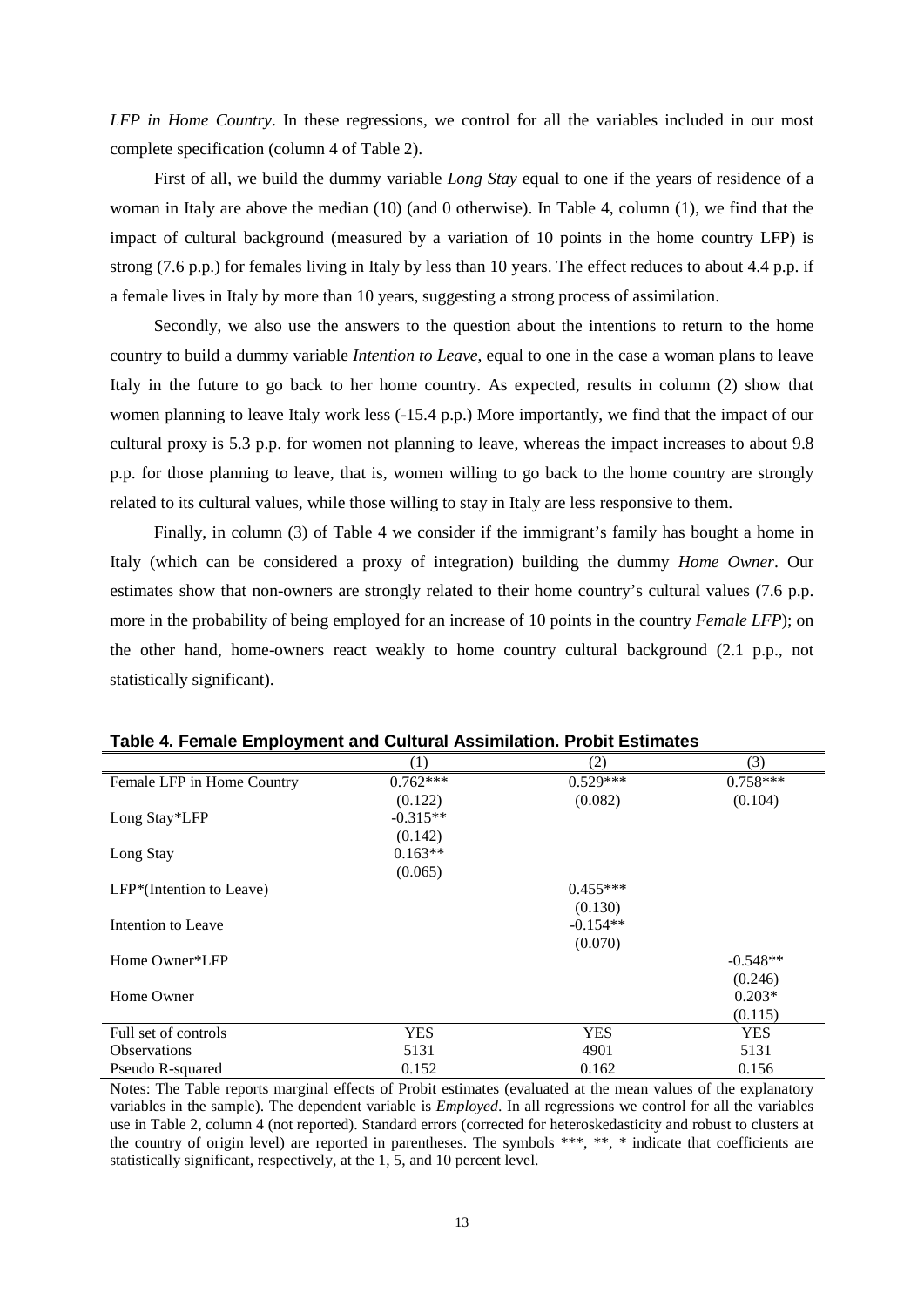A possible bias in our estimations of the role of culture could arise from the omission of variables measuring human capital quality (besides the individual years of education) that could be related to the labor force participation in the country of origin. If, for example, countries with low overall quality of human capital accumulation are also countries with low participation in the labor force, then our variable proxying for culture could capture an effect deriving from a low level of human capital, causing an upward bias in the estimation of the coefficient of our interest.

To prevent this kind of distortion we now include in our regressions some variables measuring the quality of human capital in the country of origin.

First, we use the "International Data on Cognitive Skills" provided by Hanushek and Woessmann (2009; Table B3, p. 15) on cognitive skills of students measured in international test scores (average test scores in math and science obtained by primary and secondary school students). We define the variable *Quality Human Capital in Home Country* as the variable "Cognitive" in Table 3 of Hanushek and Woessmann (2009). Notice that when we merge the Hanushek and Woessmann's data with our data on immigrants in Italy, the sample is reduced to only 61 countries, mainly because data on cognitive skills are not available for all the countries we are considering.

In column (1) of Table 5 we regress *Employed* only on *Female LFP* and on *Quality Human Capital in Home Country*, in column (2) we run the same regression but add our full set of controls (column 4 of Table 2). In both specifications, we do not find any significant effect of the quality of human capital in home country on the probability of being employed. More importantly, when controlling for the quality of human capital the coefficient on *Female LFP in Home Country* remains positive and highly statistically significant.

As a second measure of human capital, we use the Barro and Lee (2013)'s "Education Attainment Dataset". Specifically, we use "Education Attainment by 5-year Age Group" and for each country we build the variable *Average Years of Schooling* (for the year 2000), taking the average of the years of education of women in the age groups from 15 to 44 (data for 98 countries). In columns (3) and (4) (respectively, without and with controls) we run two regressions controlling for *Average Years of Schooling*. We find that the latter has a positive effect on the probability of being employed when we do not control for the female's own level of education, while this effect disappears when we include individual control variables. The impact of our measure of culture is again positive and statistically significant: the coefficient is 0.51 in the full specification, with a *t*-stat of 4.12.

Finally, as a third indicator of human capital quality in the home country we consider the *Product per Worker in the Home Country* in the year 2000 from the Penn World Tables (see Heston, Summers and Aten, 2012). We run in columns (5) and (6) two regressions, respectively without and with full controls, controlling for the latter variable. Surprisingly, the coefficient on product per worker in the country of origin is negative in the specification with full controls, implying that immigrants coming from richer countries are less likely to work in Italy (and vice-versa). However,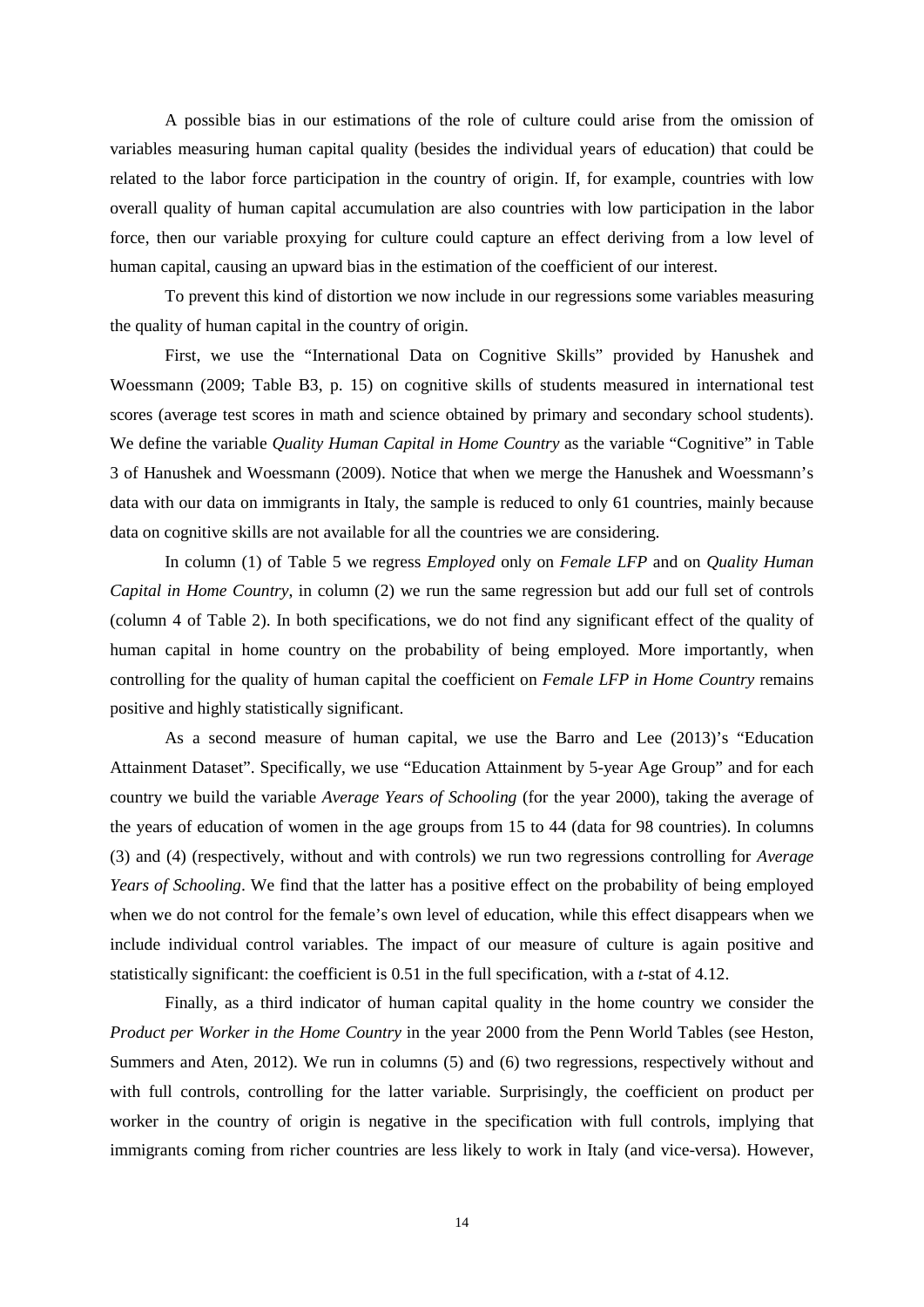the coefficient on our cultural proxy is not changed in magnitude and statistical significance from the inclusion of *Product per Worker in Home Country*.

|                               | (1)        | (2)        | (3)            | (4)        | (5)        | (6)          | (7)         |
|-------------------------------|------------|------------|----------------|------------|------------|--------------|-------------|
| Female LFP in Home Country    | $0.846***$ | $0.859***$ | $0.547***$     | $0.514***$ | $0.728***$ | $0.490***$   | $0.146**$   |
|                               | (0.217)    | (0.155)    | (0.135)        | (0.125)    | (0.122)    | (0.084)      | (0.065)     |
| Quality Human Capital in Home | $-0.012$   | $-0.091*$  |                |            |            |              |             |
| Country                       |            |            |                |            |            |              |             |
|                               | (0.075)    | (0.050)    |                |            |            |              |             |
| Average Years of Schooling    |            |            | $0.018*$       | 0.002      |            |              |             |
|                               |            |            | (0.010)        | (0.006)    |            |              |             |
| Product per Worker in Home    |            |            |                |            | 0.000      | $-0.000$ *** |             |
| Country                       |            |            |                |            |            |              |             |
|                               |            |            |                |            | (0.000)    | (0.000)      |             |
| Female* Female LFP in Home    |            |            |                |            |            |              | $0.375***$  |
| Country                       |            |            |                |            |            |              | (0.096)     |
| Female                        |            |            |                |            |            |              | $-0.465***$ |
|                               |            |            |                |            |            |              |             |
|                               |            |            |                |            |            |              | (0.038)     |
| Full set of controls          | NO.        | <b>YES</b> | N <sub>O</sub> | <b>YES</b> | NO.        | <b>YES</b>   | <b>YES</b>  |
| <b>Observations</b>           | 4248       | 4148       | 4998           | 4879       | 5230       | 5107         | 9996        |
| Pseudo R-squared              | 0.037      | 0.150      | 0.037          | 0.150      | 0.031      | 0.152        | 0.167       |
| Clusters                      | 61         | 61         | 98             | 98         | 116        | 116          | 131         |

**Table 5. The Impact of Culture Controlling for the Quality of Human Capital. Probit estimates**

Notes: The Table reports marginal effects of Probit estimates (evaluated at the mean values of the explanatory variables in the sample). The dependent variable is *Employed*. Standard errors (corrected for heteroskedasticity and robust to clusters at the country of origin level) are reported in parentheses. The symbols \*\*\*, \*\*, \* indicate that coefficients are statistically significant, respectively, at the 1, 5, and 10 percent level.

An alternative mechanism driving our results could be that employers in their hiring decisions are discriminating against individuals coming from countries with low labor market participation. If discrimination were the determinant factor, we should observe that not only females from certain countries are discriminated against, but also males (this is especially true, for example, if discrimination were based on skin color or language spoken). In column (7) of Table 5 we use observations for both males and females and we test if male and female employment participation is affected by their home country cultural background (proxied by LFP). If discrimination is the driving force, we should observe more or less the same effect on men and women. In contrast, we find that the impact on men is 0.14 (significant at 5 percent level), but the effect on females is a much larger 0.52. The difference is 0.37, highly statistically significant (*t*-stat=3.92). This result suggests that cultural values are probably a more important determinant of women's employment probabilities than ethnic discrimination.

Furthermore, the hypothesis of discrimination would be hard to reconcile with our findings (column 4 in Table 3) that the husband's cultural background (when different from his wife) is strongly affecting the female's employment participation.

Finally, we verify if female LFP in the country of origin has any impact on the wages earned by female immigrants. If the human capital quality were the underlying cause in alternative to culture, we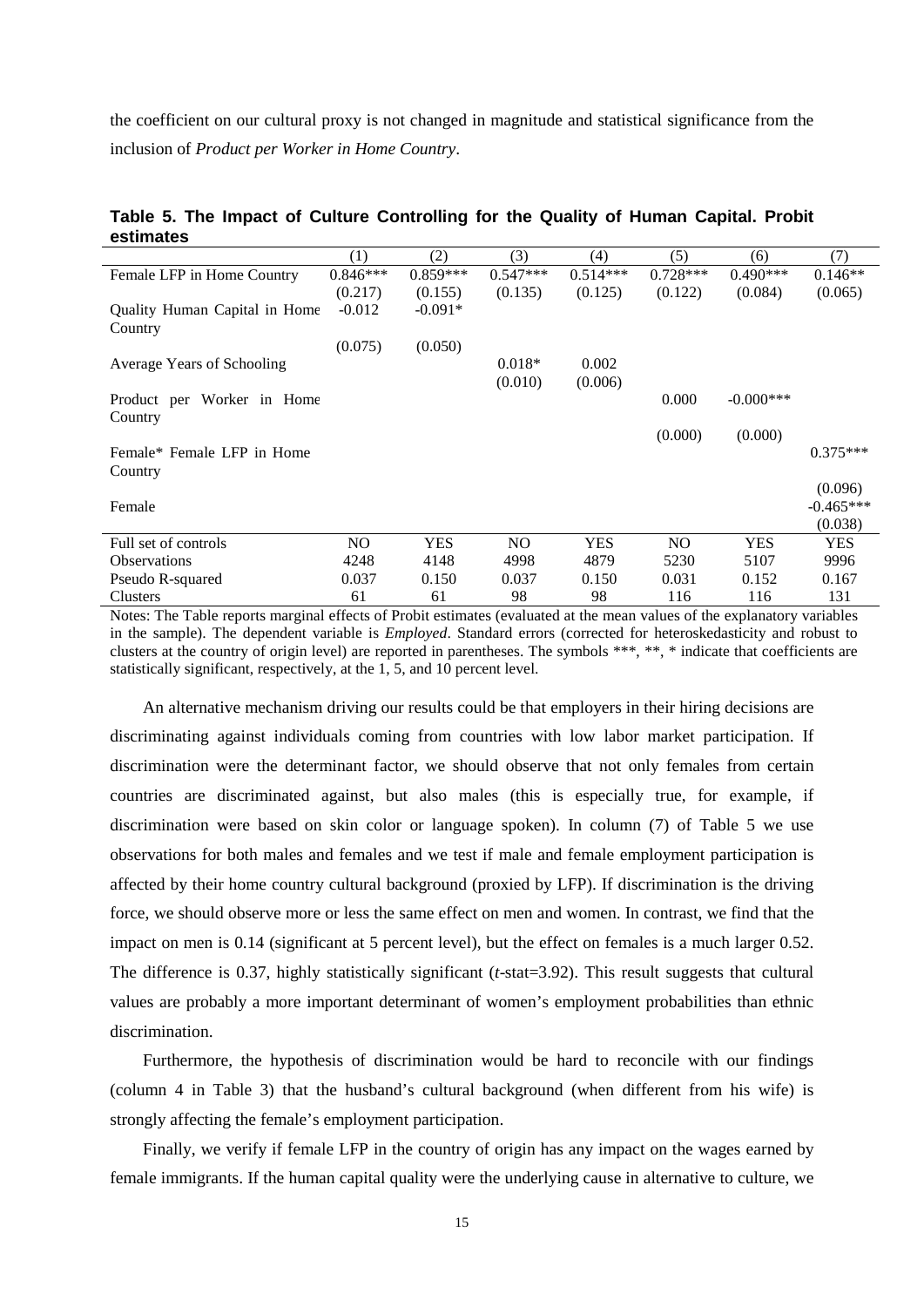should observe that among employed women those coming from high LFP countries earn higher wages and vice versa.

We take the logarithm of labor income and run some OLS regressions (in the spirit of Mincerian equations) controlling for standard determinants of wages (hours worked, education, age, years in Italy, areas of residence, etc.). Results are reported in Table 6. While all the coefficients have the expected sign and are consistent with the findings of the labor economics literature, we find that *Female LFP in the Home Country* has no effect at all on female earnings. In all specifications, the coefficient is not significant (and it is negative).

The fact the female LFP in the origin country has a strong effect on the women's employment probabilities while has no effect on wages reinforces our hypothesis that it is the cultural background that has an impact on women's labor market outcomes.

|                            | (1)         | (2)         | (3)         |
|----------------------------|-------------|-------------|-------------|
| Female LFP in Home Country | $-0.051$    | $-0.023$    | $-0.040$    |
|                            | (0.059)     | (0.059)     | (0.057)     |
| Hours Worked               | $0.017***$  | $0.017***$  | $0.016***$  |
|                            | (0.001)     | (0.001)     | (0.001)     |
| Education                  | $0.013***$  | $0.011***$  | $0.011***$  |
|                            | (0.004)     | (0.004)     | (0.004)     |
| Age                        | $0.015***$  | $0.011**$   | $0.014***$  |
|                            | (0.005)     | (0.004)     | (0.004)     |
| Age Squared                | $-0.000***$ | $-0.000**$  | $-0.000***$ |
|                            | (0.000)     | (0.000)     | (0.000)     |
| <b>Years of Residence</b>  | $0.008***$  | $0.007***$  | $0.007***$  |
|                            | (0.002)     | (0.002)     | (0.002)     |
| North-East                 | $-0.020$    | $-0.029$    | $-0.028$    |
|                            | (0.021)     | (0.020)     | (0.020)     |
| Centre                     | $-0.084***$ | $-0.068***$ | $-0.068***$ |
|                            | (0.028)     | (0.025)     | (0.025)     |
| South                      | $-0.196***$ | $-0.174***$ | $-0.179***$ |
|                            | (0.021)     | (0.020)     | (0.020)     |
| Islands                    | $-0.161***$ | $-0.135***$ | $-0.139***$ |
|                            | (0.033)     | (0.031)     | (0.031)     |
| Large City                 | $0.048***$  | $0.054***$  | $0.050***$  |
|                            | (0.015)     | (0.014)     | (0.014)     |
| Small City                 | $0.039*$    | $0.042*$    | $0.041*$    |
|                            | (0.023)     | (0.022)     | (0.023)     |
| Firm Size                  |             | $0.001***$  | $0.001***$  |
|                            |             | (0.000)     | (0.000)     |
| Married                    |             |             | $-0.037**$  |
|                            |             |             | (0.017)     |
| Children                   |             |             | $-0.014*$   |
|                            |             |             | (0.008)     |
| Constant                   | 5.172***    | 5.200***    | 5.175***    |
|                            | (0.303)     | (0.294)     | (0.299)     |
| Observations               | 2491        | 2491        | 2491        |
| R-squared                  | 0.319       | 0.345       | 0.348       |

**Table 6. The Impact of Culture on Wages. Dependent Variable: Log(Wage)**

Notes: The Table reports OLS estimates. The dependent variable is *Log(Wage)*. Sample: all employed women. Standard errors (corrected for heteroskedasticity and robust to clusters at the country of origin level) are reported in parentheses. The symbols \*\*\*, \*\*, \* indicate that coefficients are statistically significant, respectively, at the 1, 5, and 10 percent level.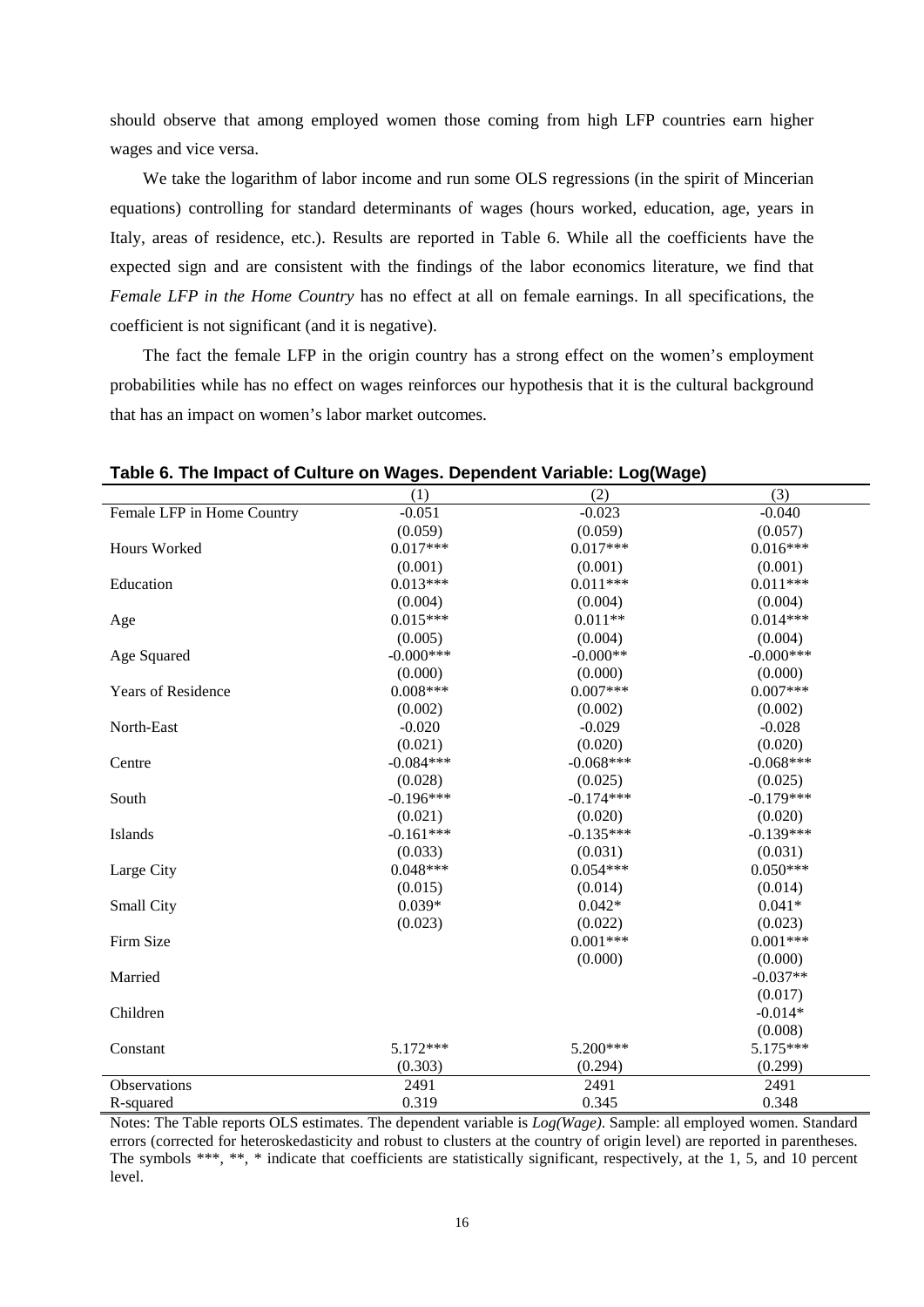### *5. Some Robustness Checks*

In this section we carry out a number of checks to verify if our results are robust to different definitions of the main variables, different samples and different estimation strategies.

First of all, instead of using the dummy *Employed* we use as dependent variable the number of hours worked on average in a week (as in Fernández and Fogli, 2009), using the OLS estimator. In columns (1) and (2) of Table 7 we find that an increase of 10 percentage points in female LFP increases the hours worked of 2.7 (without controls) or by 1.5 (with the full range of controls) (*t*stat=4.5), corresponding to about 8% of the mean of the dependent variable.

In columns (3) and (4) we use the dummy "In Labor Force" (equal to one if an individual is employed or unemployed and searching for a job) and we find similar effects of those found when we used *Employed*.

In columns (5) and (6) we use as dependent variable *Employed* but instead of using a Probit estimator we use a Linear Probability Model. Again, the results are widely confirmed.

|                            | (1)        | (2)        | (3)        | (4)        | (5)        | (6)        |  |  |
|----------------------------|------------|------------|------------|------------|------------|------------|--|--|
|                            | Hours      | Hours      | In Labor   | In Labor   | Employed   | Employed   |  |  |
|                            | Worked     | Worked     | Force      | Force      |            |            |  |  |
| Female LFP in Home Country | $27.35***$ | $14.96***$ | $0.580***$ | $0.338***$ | $0.719***$ | $0.424***$ |  |  |
|                            | (3.300)    | (3.339)    | (0.0981)   | (0.0575)   | (0.110)    | (0.0736)   |  |  |
| Full set of controls       | NO.        | <b>YES</b> | NO.        | <b>YES</b> | NO.        | <b>YES</b> |  |  |
| <b>Observations</b>        | 5254       | 5131       | 5254       | 5131       | 5254       | 5131       |  |  |
| <b>Adjusted R-squared</b>  | 0.042      | 0.188      |            |            | 0.043      | 0.191      |  |  |
| Pseudo R-squared           |            |            | 0.028      | 0.119      |            |            |  |  |

Notes: The Table reports marginal effects of Probit estimates (evaluated at the mean values of the explanatory variables in the sample) in columns (3)-(4) and OLS coefficients in columns (1), (2), (5) and (6). The dependent variable is reported on the top of each column. Standard errors (corrected for heteroskedasticity and robust to clusters at the country of origin level) are reported in parentheses. The symbols \*\*\*, \*\*, \* indicate that coefficients are statistically significant, respectively, at the 1, 5, and 10 percent level.

In Table 8 we report estimates carrying out further robustness checks. In columns (1) and (2) we focus only on females of restricted ranges of age, females from 25 to 50 years old (column 1) and from 30 to 40 years old (column 2), using in both cases the full range of controls. We again find very similar effects  $(0.51)$  to those found above.

In column (3) we use observations only from countries with at least 10 immigrants in our sample, while in column (4) we only use observations from countries with at least 20 immigrants. The estimates are almost the same as in previous specifications.

In column (5) of Table 8 we exclude from our sample Italian women (285 who are present in our sample because they are married to immigrants). In column (6) we estimate our main regression excluding women that declare to be still at school. In both cases, the estimated coefficient remain almost unchanged.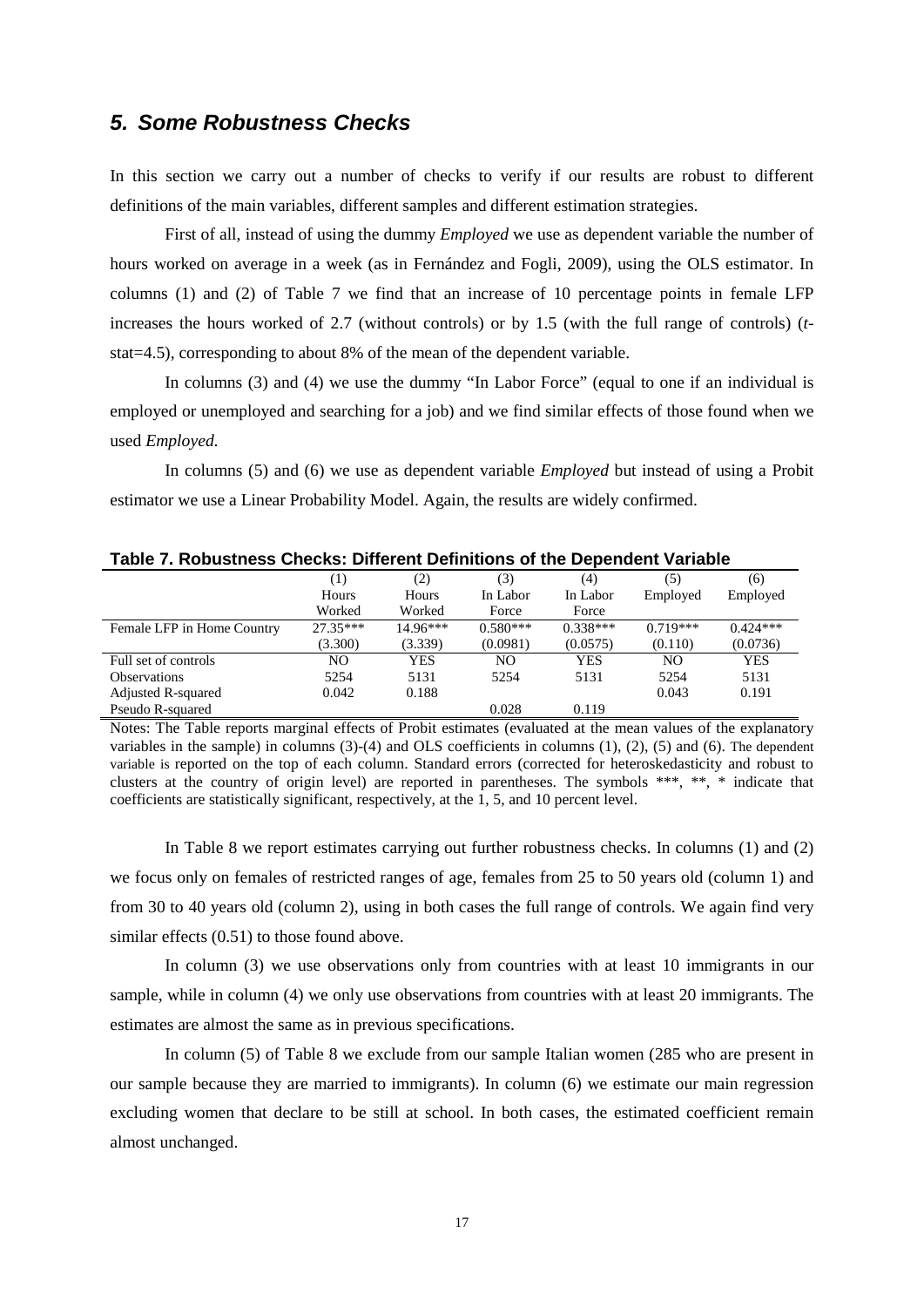Finally, in columns (7) and (8) we use the Female LFP in the country of origin averaged over the period 1990-1999 and over the period 2000-2009, respectively. Coefficients turn out to be similar (higher in magnitude). This is consistent with the idea that culture is a rather persistent phenomenon, transmitted fairly unchanged from generation to generation.

|                                              | $\left(1\right)$ | (2)        | (3)        | (4)        | (5)        | (6)        | (7)        | (8)        |
|----------------------------------------------|------------------|------------|------------|------------|------------|------------|------------|------------|
| Female LFP<br>in Home                        | $0.510***$       | $0.505***$ | $0.524***$ | $0.544***$ | $0.501***$ | $0.522***$ |            |            |
| Country                                      |                  |            |            |            |            |            |            |            |
|                                              | (0.106)          | (0.121)    | (0.0874)   | (0.0892)   | (0.0860)   | (0.0874)   |            |            |
| Female LFP in Home<br>Country 1990-99        |                  |            |            |            |            |            | $0.636***$ |            |
|                                              |                  |            |            |            |            |            | (0.0892)   |            |
| Female LFP in Home<br><b>Country 2000-09</b> |                  |            |            |            |            |            |            | $0.690***$ |
|                                              |                  |            |            |            |            |            |            | (0.0865)   |
| Full set of controls                         | <b>YES</b>       | <b>YES</b> | <b>YES</b> | <b>YES</b> | <b>YES</b> | <b>YES</b> | <b>YES</b> | <b>YES</b> |
| <b>Observations</b>                          | 3938             | 1905       | 4994       | 4837       | 4848       | 4899       | 5131       | 5131       |
| Pseudo R-squared                             | 0.139            | 0.138      | 0.154      | 0.155      | 0.160      | 0.151      | 0.153      | 0.152      |

Notes: The Table reports marginal effects of Probit estimates (evaluated at the mean values of the explanatory variables in the sample). Standard errors (corrected for heteroskedasticity and robust to clusters at the country of origin level) are reported in parentheses. The symbols \*\*\*, \*\*, \* indicate that coefficients are statistically significant, respectively, at the 1, 5, and 10 percent level.

#### *6. Is Cultural Influence Driven by Religion?*

An important part of cultural values is interconnected with religious beliefs. With different attitudes towards gender role models and the appropriate role for women in society, different religions might strongly affect women's decisions of working, investing in human capital, having children and so on.

A number of papers has shown the importance of religion for economic outcomes at micro and macro level (Guiso, Sapienza and Zingales, 2003 and 2006; Barro and McCleary, 2002; Iannaccone, 1998).

In this Section we verify if our results on the importance of cultural heritage for economic behaviors are driven exclusively by religious beliefs or if cultural background beyond religion has an additional effect on labor market decisions. More precisely, we check if female immigrants coming from countries with different religions show different propensities to work and whether, controlling for the type of prevailing religion, other cultural values affect labor force participation.

Unfortunately, in our dataset we do not observe directly the religion (if any) professed by interviewed individuals. Using the data provided by the Association of Religion Data Archives (ARDA) we observe the most widespread religion in each country and impute to each immigrant the prevailing religion in her country.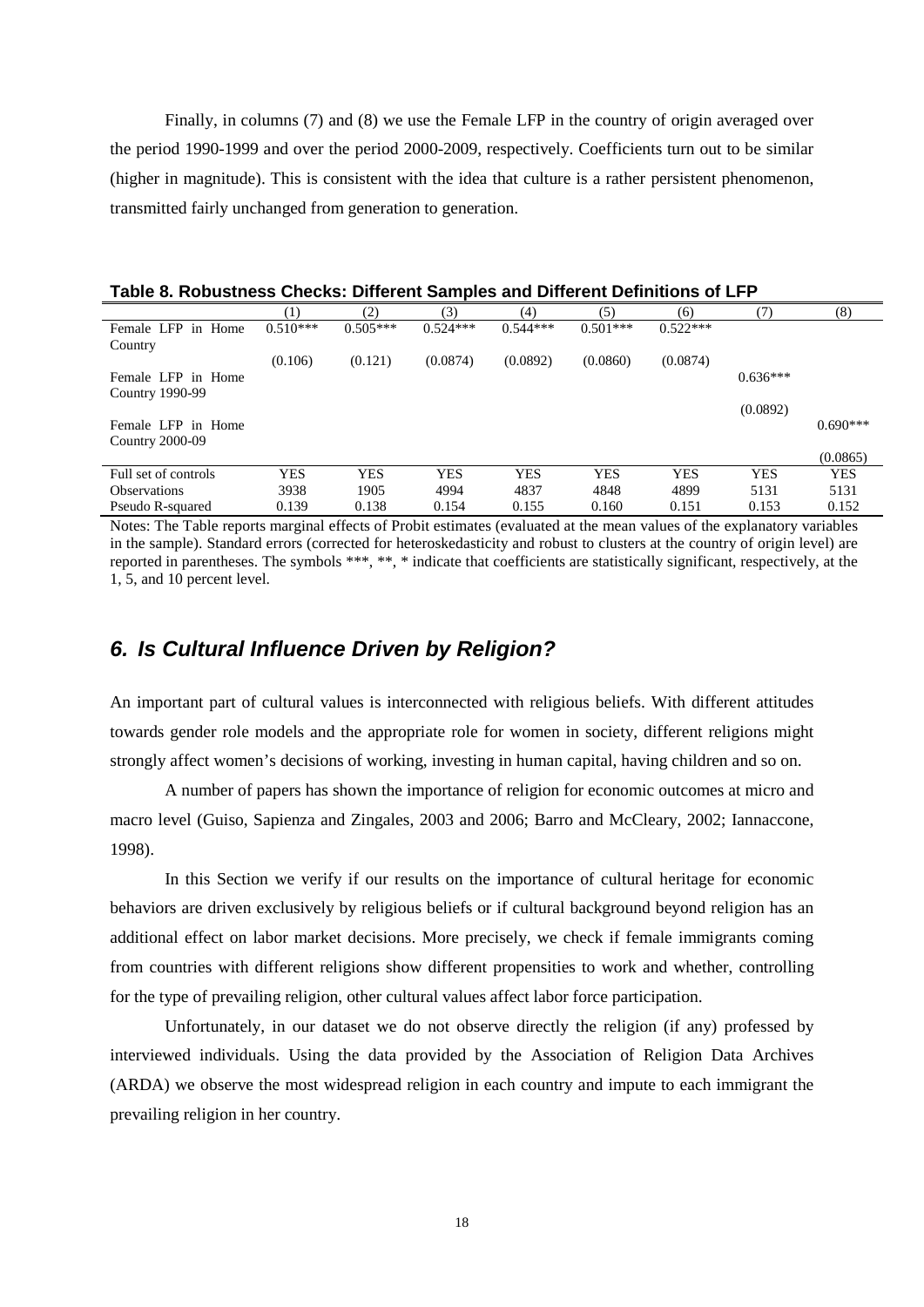The immigrants in our sample come from countries practicing the following major religions: Muslim (32%), Orthodox (29%), Catholic (29%), Buddhist (5.5%), Hindu (2.7%). We build a dummy variable for each of these religions.

To evaluate the impact of religion on employment decisions we run our main regressions controlling for the set of dummies for religion (leaving Catholics as reference category). Results are reported in Table 9. In column (1) we only use Female LFP in Home Country as independent variable, in addition to religion dummies. In column (2) we use the full set of individual characteristics (see column 3 of Table 2). In column (3) we also control for *Married* and *Children*.

All in all, we find that immigrants coming from Muslim countries are much less likely to work, showing a lower probability of being employed ranging from -9 to -24 p.p. according to the specification. This result is consistent with the findings of Guiso, Sapienza and Zingales (2003). Orthodox Christians are slightly more likely to work than Catholics while females coming from Buddhist or Hindu countries are not significantly different in terms of work decisions from the reference category. An F-test on joint significance of religion dummies confirm that religion is important in explaining female working decisions.

More importantly, the coefficient on the variable capturing cultural values – although lower in magnitude – is positive and statistically significant when controlling for the religion of the home country. Therefore, we find that considering immigrants coming from countries with the same religion, a higher female LFP of 10 points increases the probability of working of about 2.8 points. Cultural values seem to affect female decisions in addition to religious beliefs, although a considerable part of the cultural background effect is imputable to religion.

In column (4) of Table 9 we focus only on married females and control for husband's characteristics. We find again that females from Muslim counties are less likely to work (-13 p.p.) but the *Female LFP* in the origin country has a strong impact (0.46), significant at the 1 percent level. In column (5) we also control for the religion of the husband's country.<sup>[8](#page-6-6)</sup> We find again very similar results: religion is an important determinant of labor force decisions, but cultural values remain important also when religion is taken into account.

<sup>&</sup>lt;sup>8</sup> We need to omit some dummies in this specification due to multicollinearity problems, since very often the religion of husband's and wife's countries coincide.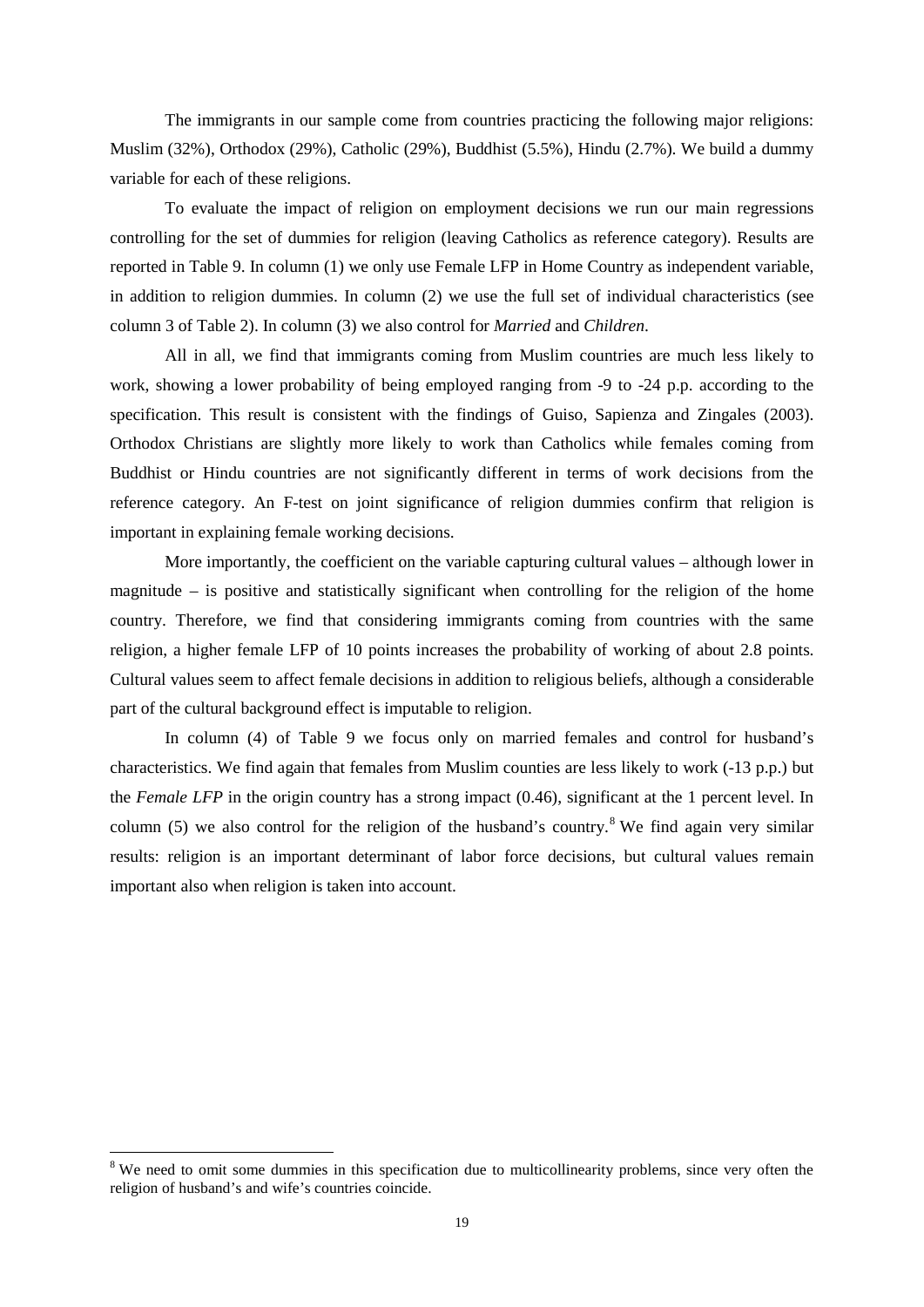|                              | (1)            | (2)            | (3)            | (4)        | (5)         |
|------------------------------|----------------|----------------|----------------|------------|-------------|
| Female LFP in Home Country   | $0.270**$      | $0.280**$      | $0.281**$      | $0.456***$ | $0.447***$  |
|                              | (0.117)        | (0.116)        | (0.119)        | (0.147)    | (0.149)     |
| Muslim                       | $-0.241***$    | $-0.187***$    | $-0.087*$      | $-0.134**$ | $-0.056$    |
|                              | (0.042)        | (0.042)        | (0.048)        | (0.060)    | (0.054)     |
| Orthodox Christian           | 0.047          | 0.065          | 0.043          | $-0.055$   | $-0.058$    |
|                              | (0.049)        | (0.042)        | (0.044)        | (0.053)    | (0.053)     |
| <b>Buddhist</b>              | $-0.044$       | 0.003          | 0.077          | 0.026      | 0.018       |
|                              | (0.041)        | (0.050)        | (0.057)        | (0.070)    | (0.071)     |
| Hindu                        | $-0.101$       | $-0.083$       | 0.003          | $-0.034$   | $-0.043$    |
|                              | (0.170)        | (0.157)        | (0.144)        | (0.114)    | (0.113)     |
| Partner: Muslim              |                |                |                |            | $-0.095***$ |
|                              |                |                |                |            | (0.037)     |
| Full set of controls         | N <sub>O</sub> | <b>YES</b>     | <b>YES</b>     | <b>YES</b> | <b>YES</b>  |
| Controls husband's variables | N <sub>O</sub> | N <sub>O</sub> | N <sub>O</sub> | <b>YES</b> | <b>YES</b>  |
| <b>Observations</b>          | 5254           | 5131           | 5131           | 2436       | 2436        |
| Pseudo R-squared             | 0.057          | 0.093          | 0.156          | 0.121      | 0.122       |

**Table 9. Cultural Values and the Role of Religion for Women's Employment Decisions**

Notes: The Table reports marginal effects of Probit estimates (evaluated at the mean values of the explanatory variables in the sample). Standard errors (corrected for heteroskedasticity and robust to clusters at the country of origin level) are reported in parentheses. The symbols \*\*\*, \*\*, \* indicate that coefficients are statistically significant, respectively, at the 1, 5, and 10 percent level.

### *7. Concluding Remarks*

Cultural values seem to play a significant role in economic outcomes but, until recently, it has been hard to prove empirically that culture causes economic behaviors. A recent promising empirical strategy is the epidemiological approach, relating immigrants' behavior in the host country (within a uniform economic and institutional environment) with economic or social patterns observed in the origin country. However, the evidence gathered so far by the epidemiological approach is almost exclusively based on the US or Canadian immigrants.

Following the epidemiological approach, in this paper we have investigated how cultural values from the home country affect work decisions of female immigrants in Italy, using the ISTAT National Survey of Households with Immigrants.

Since Italy is a recent immigration country, we have used data on first generation immigrants. Although, from the one hand, this could lead to some estimation problems (due to language barriers and other shocks hitting immigrants when they first move to a foreign country), on the other hand first generation immigrants allow us to capture cultural influence that have occurred through a wider variety of channels (parents, schools, friends, neighbors, social groups, etc.) and that are less affected by assimilation processes with the natives. A further advantage of using data on Italian immigrants is that the latter come from a large number of countries (118) and from all geographical areas, with very different cultural background and religious beliefs.

We relate the probability of being employed in Italy for immigrant women with the female labor force participation in the country of origin, taken as a proxy of cultural heritage and gender role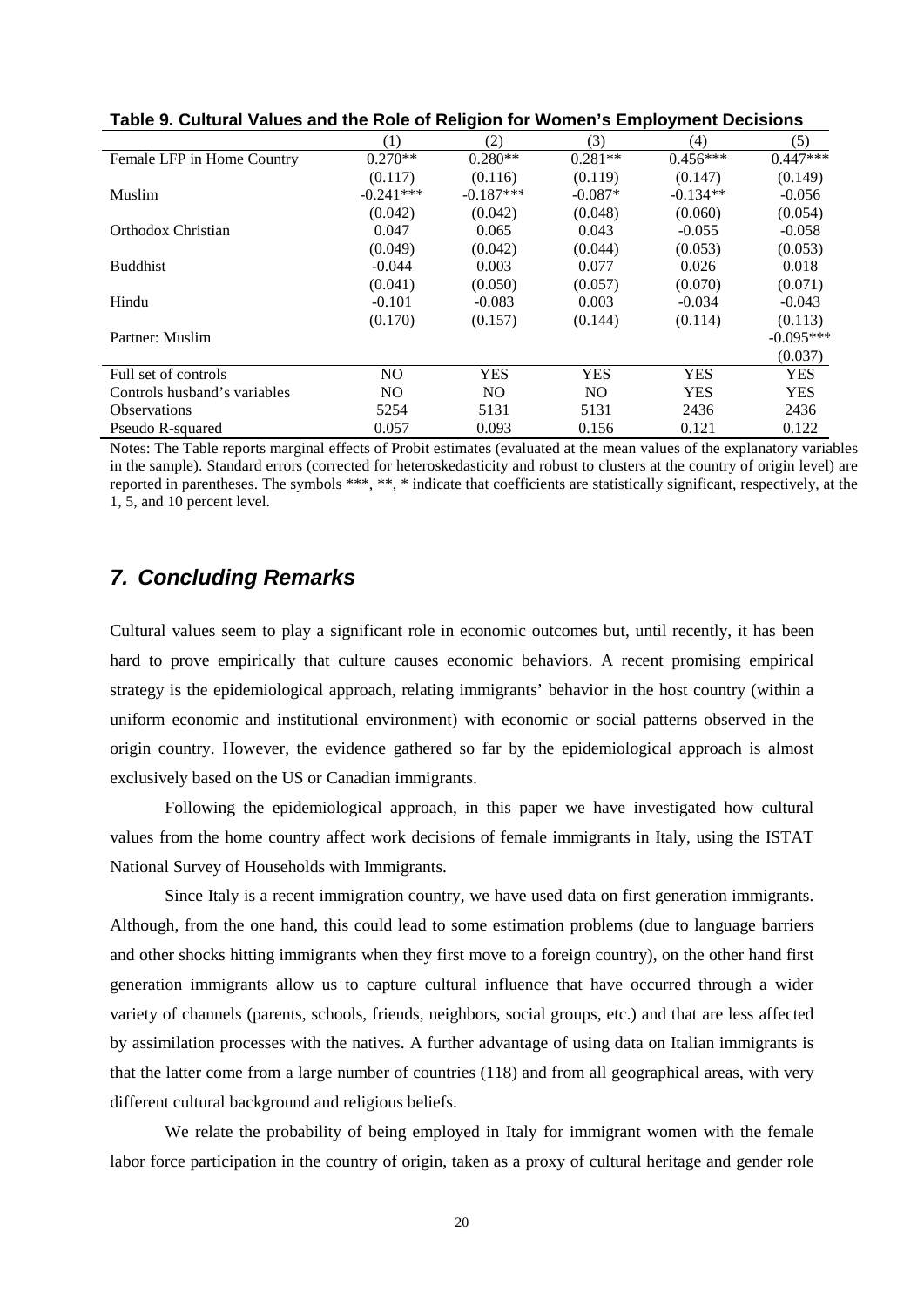model. Controlling for a number of individual and household characteristics, we have shown that participation in the labor market is affected by the culture of women's origin countries. In our preferred specification, an increase of 10 points in the female labor force participation in the origin country increases the employment probability of women in Italy of about 5 percentage points. This is a remarkable effect, confirming the importance of cultural values in shaping economic outcomes. Subsequently, we have shown that also the culture of the husband's country (measured analogously with the female LFP in his home country) is at least as important in defining women's economic behavior.

We have also shown that the relationship between work decisions in the host country and home country LFP cannot be attributed to human capital quality or ethnic discrimination and it turns out to be stronger for immigrants that maintained more intense ties with their origin countries.

Finally, we have investigated to what extent cultural influence is driven by religious beliefs, finding that religion is a key determinant of differences in female labor decisions, but, besides religion, other cultural values exert additional influence.

### *References*

- Alesina, A., Giuliano, P. (2011). "Family ties and political participation". *Journal of the European Economic Association*, 9(5): 817-839.
- Antecol, H. (2000). "An examination of cross-country differences in the gender gap in labor force participation rates", *Labour Economics* 7: 409–426.
- Barro, R., Lee, J.-W. (2013). "A New Data Set of Educational Attainment in the World, 1950-2010". *Journal of Development Economics*, vol 104: 184-198.
- Barro, R., McCleary R. M. (2002). "Religion and Political Economy in an International Panel", *NBER Working Paper* No. 8931
- Blau F. D., Kahn L. M., Liu A. Y-H., Papps K. L. (2013), "The transmission of women's fertility, human capital, and work orientation across immigrant generations". *Journal of Population Economics* 26: 405–435.
- Carroll, C, B. Rhee, and C. Rhee. (1994). "Are there cultural differences on saving? Some crosscountry evidence", *Quarterly Journal of Economics*, Vol. 109(3): 685-700
- Fernández R. (2007). "Women, Work, and Culture", *Journal of the European Economic Association*, 5 (2-3): 305-332.
- Fernández R. (2011). "Does Culture Matter?", In Benhabib, J., Jackson, M. O., and Bisin, A. (Editors), *Handbook of Social Economics*, 481–510. The Netherlands: North-Holland.
- Fernández R., Fogli A. (2009). "Culture: An empirical investigation of beliefs, work and fertility", *American Economic Journal: Macroeconomics*, 1(1): 146–177.
- Fisman, R., Miguel, E. (2007). "Corruption, Norms and Legal Enforcement: Evidence from Diplomatic Parking Tickets". *Journal of Political Economy* 115 (6): 1020-1048.
- Gevrek E.Z., Gevrek D., Gupta S. (2013). "Culture, Intermarriage, and Immigrant Women's Labor Supply". *International Migration*, 51(6): 146–167.
- Giuliano P. (2007). "Living arrangements in Western Europe: does cultural origin matter?" *Journal of the European Economic Association*, 5(5): 927–952
- Guiso L., Sapienza P., Zingales L. (2006). ["Does culture affect economic outcomes?"](http://scholar.google.com/citations?view_op=view_citation&hl=it&user=sP8pxEMAAAAJ&citation_for_view=sP8pxEMAAAAJ:9yKSN-GCB0IC). *Journal of Economic Perspectives*, 20 (2): 23-48.